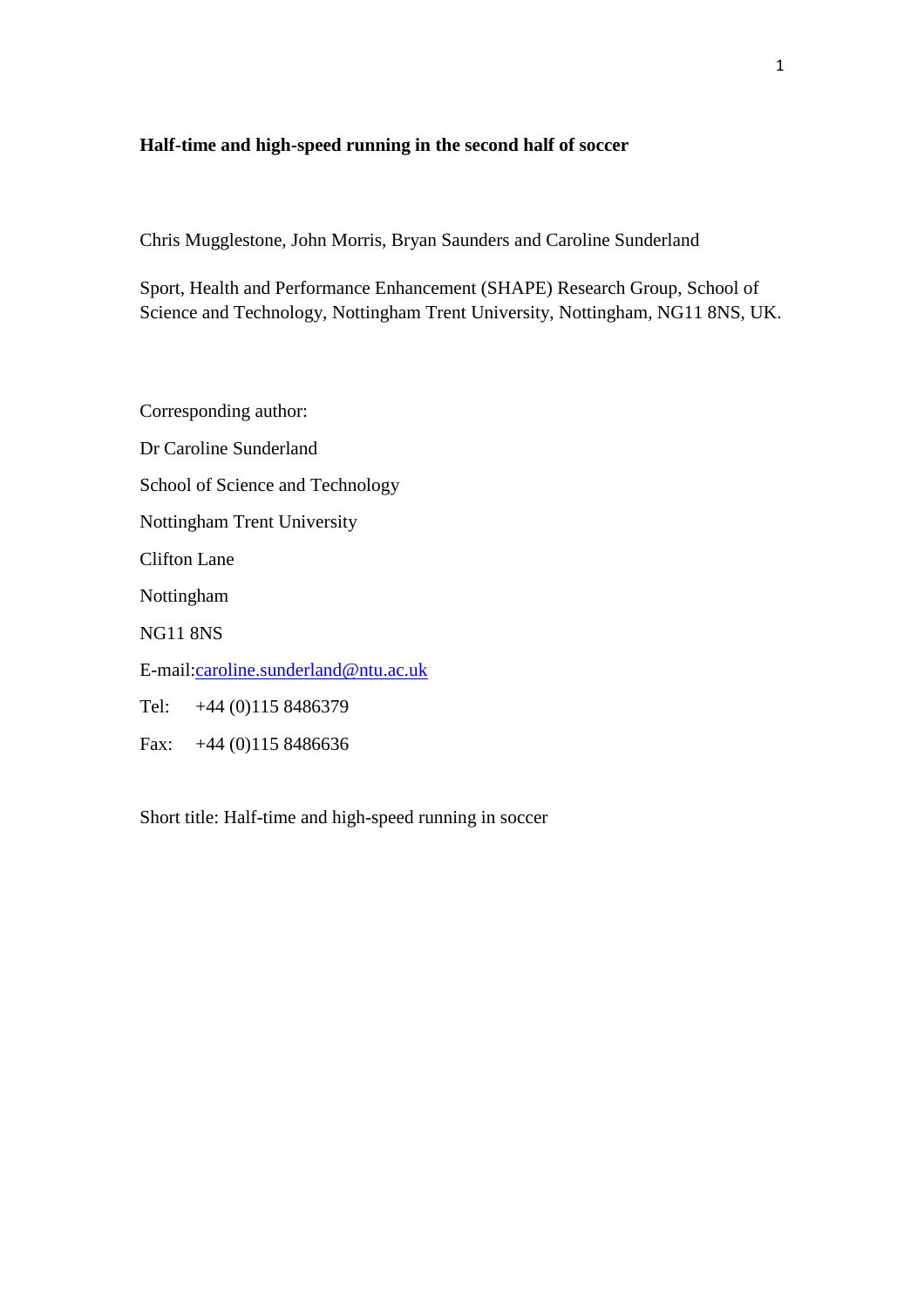## **Abstract**

This study investigated if the quantity of high-speed running (movements  $>15$  km.h<sup>-1</sup>) completed in the first 15 minutes of competitive football matches differed from that completed in the corresponding 15 minutes of the second half. Twenty semiprofessional soccer players (age  $21.2 \pm 3.6$  years, body mass  $76.4 \pm 3.8$  kg, height  $1.89 \pm 0.05$  m) participated in the study. Fifty competitive soccer matches and 192 data files were analysed  $(4 \pm 2)$  files per match) using Global Positioning Satellite technology. Data were analysed using 2-way repeated measures ANOVA and Pearson correlations. No differences were found between the first 15 min of each half for the distance completed at high-speed  $(>15 \text{ km.h}^{-1})$  or sprinting  $(>21 \text{ km.h}^{-1})$ , or in the number of sprints undertaken (p>0.05). However, total distance covered was shorter (1<sup>st</sup> half vs. 2<sup>nd</sup> half: 1746  $\pm$  220 vs. 1644  $\pm$  224 m; p<0.001) and mean speed lower  $(1<sup>st</sup> half vs. 2<sup>nd</sup> half: 7.0 ± 0.9 vs. 6.6 ± 0.9 km.h<sup>-1</sup>; p<0.001) in the first 15 min of the$ second half compared to the first. The correlations between the duration of the halftime interval and the difference in the high-speed running or sprinting between first and second halves (0-15 min) were very small (r=0.08 [p=0.25] and r=0.04 [p=0.61] respectively). Therefore, this study did not find any difference between the amount of high-speed running and sprinting completed by semi-professional soccer players when the first 15 minutes of the first and second half of competitive matches were compared The maintenance of high-speed running and sprinting, as total distance and mean speed declined, may be a function of the pacing strategies adopted by players in competitive matches.

**Key words:** Intermittent exercise, football, GPS, activity profiles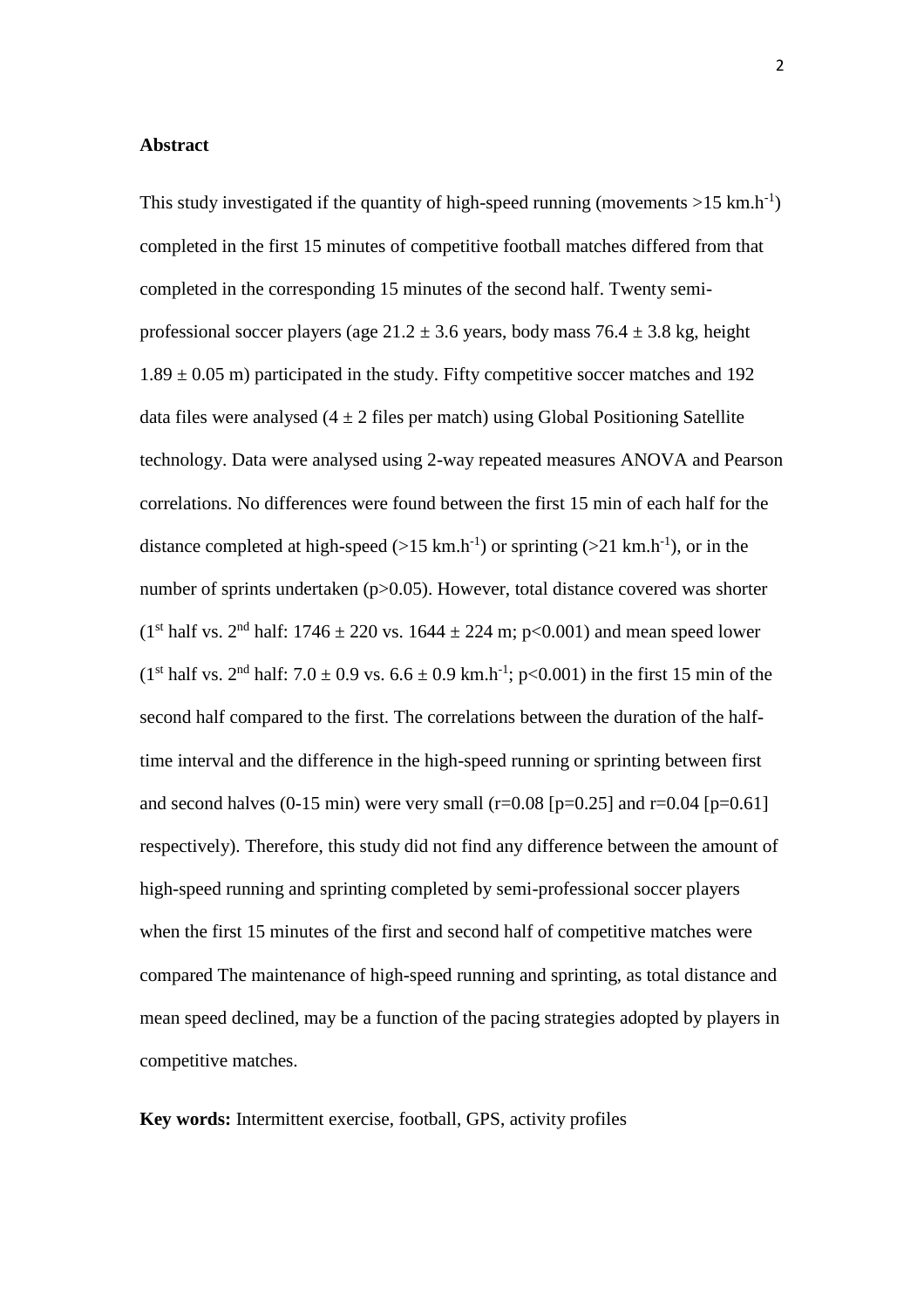### **Introduction**

Association Football, or 'soccer' as it is increasingly labelled, is an intermittent sport involving frequent but brief periods of high intensity movement, interspersed with walking, jogging and lower intensity running [3,21]. To these varying physical requirements can be added the disparate technical requirements of the game such as passing, shooting, heading and tackling [3,21]. Research suggests that a soccer player changes their activity every 4-6s [3,17], and international players may complete 1350 activities per game, of which approximately 220 involve running at what has been categorised as "high-intensity" [17] or, perhaps more correctly, "high-speed" running  $($ >15 km.h<sup>-1</sup>) [1]. Although comprising only a fraction (11%) of the total distance covered by players during a game [22], these short periods of high-speed running are most likely to produce the crucial moments in matches, such as winning possession and scoring or conceding a goal [21]. Also, as the quantity of high-speed running completed by players in a 90 minute match relates to physical characteristics such as maximal oxygen uptake [3,5,20,23,25], and can distinguish high-standard players from those of more moderate standard [17], the ability to sustain high-speed running during a match (or not) is a topic of real interest.

Research indicates that the distances completed at a high to maximal speed are shorter, and the number of discrete sprints fewer, in the second half of a match compared with the first half [3,5]. Given the suggested association between high-speed running and crucial moments during a game [22], any intervention that might attenuate some or all of the decrements evident in high-speed running during the second half of matches, could have important performance outcomes. Some recent studies have investigated the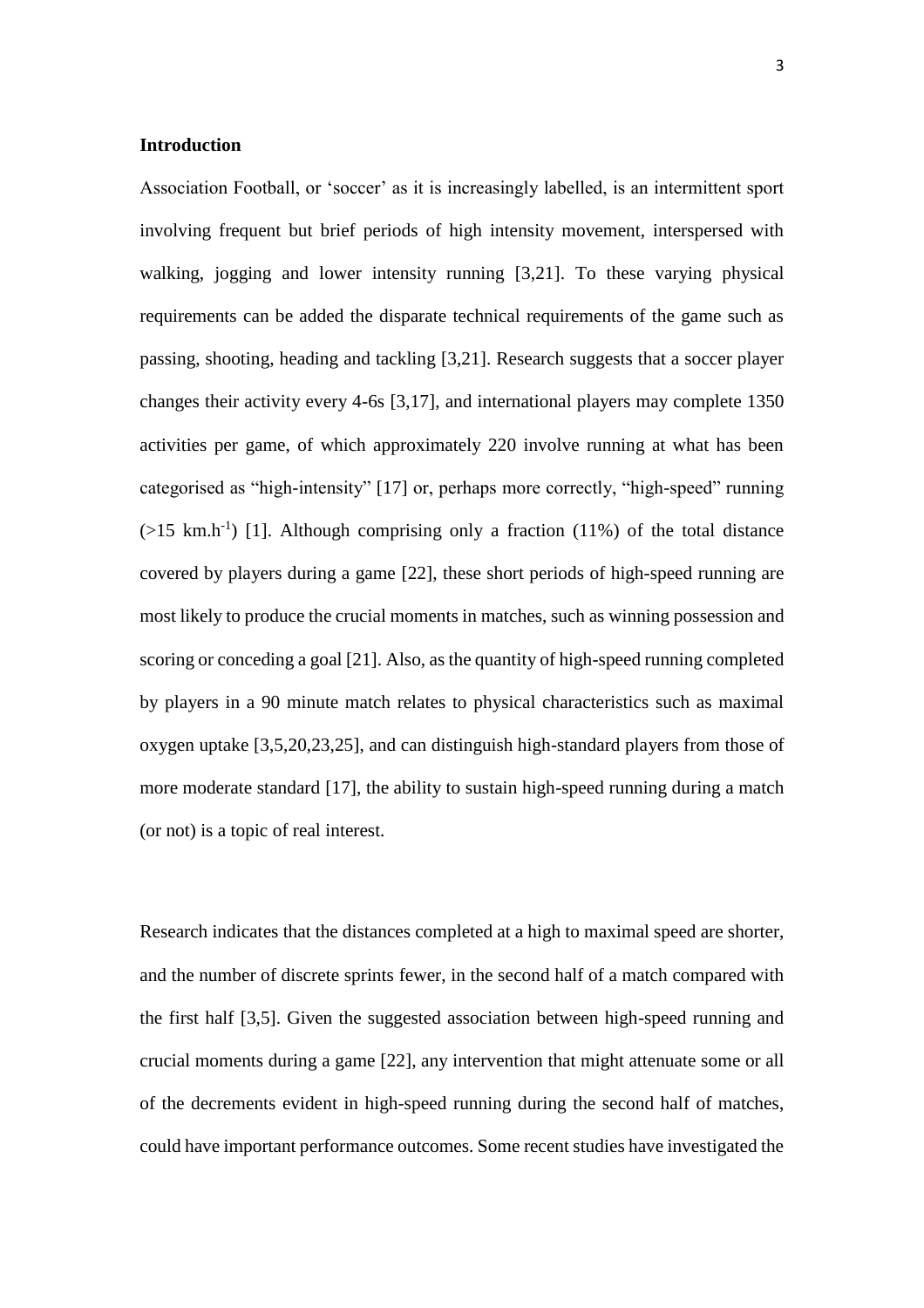impact of the half-time interval, on high speed running. During 2-7 matches in 18 top class and 24 moderate level professional players, a shorter high-speed running distance was covered in the first 5 minutes of the second half compared with the same period in the first half [17]. In youth players ( $17 \pm 1$  years) distance at high-speed was also shorter (-5.8 m) in the first 5 minutes of the second half of play when compared with the first half mean [Lovell 2012]. However, this difference was not evident when the subsequent 5 minute periods (51-55 min and 56-60 min) of each half were compared for the professional players [17] or when compared with the first half mean for the youth players [14]. As elevated muscle temperature is associated with increased power outputs [24] the passive rest typically adopted by players during the half-time interval [4], and the accompanying decline in muscle temperature (by approximately  $2^{\circ}C$  [18]), may explain why high-speed running appears to be poorer during the initial part of the second half of matches. Manipulations to prevent this performance decline could have important implications during match play.

The performance benefits of a "re-warm-up" during a half-time period have been examined in a controlled (but ecologically invalid) laboratory setting using a soccer specific endurance test [15]. Active submaximal or intermittent sprint-based warm-ups in the half-time interval prevented declines in endurance performance evident when players rested passively or were heated passively in a water bath [15]. During actual match play, when Danish Fourth Division soccer players rested passively at half-time, there was a 2.4% decline in their mean 3 x 30 m sprint performance prior to the second half of play. When they incorporated a "re-warm-up" into the final 7 minutes of the half-time interval this decline was prevented [18]. The study's authors recommended that moderate intensity activities should be performed in the final 7-8 minutes of the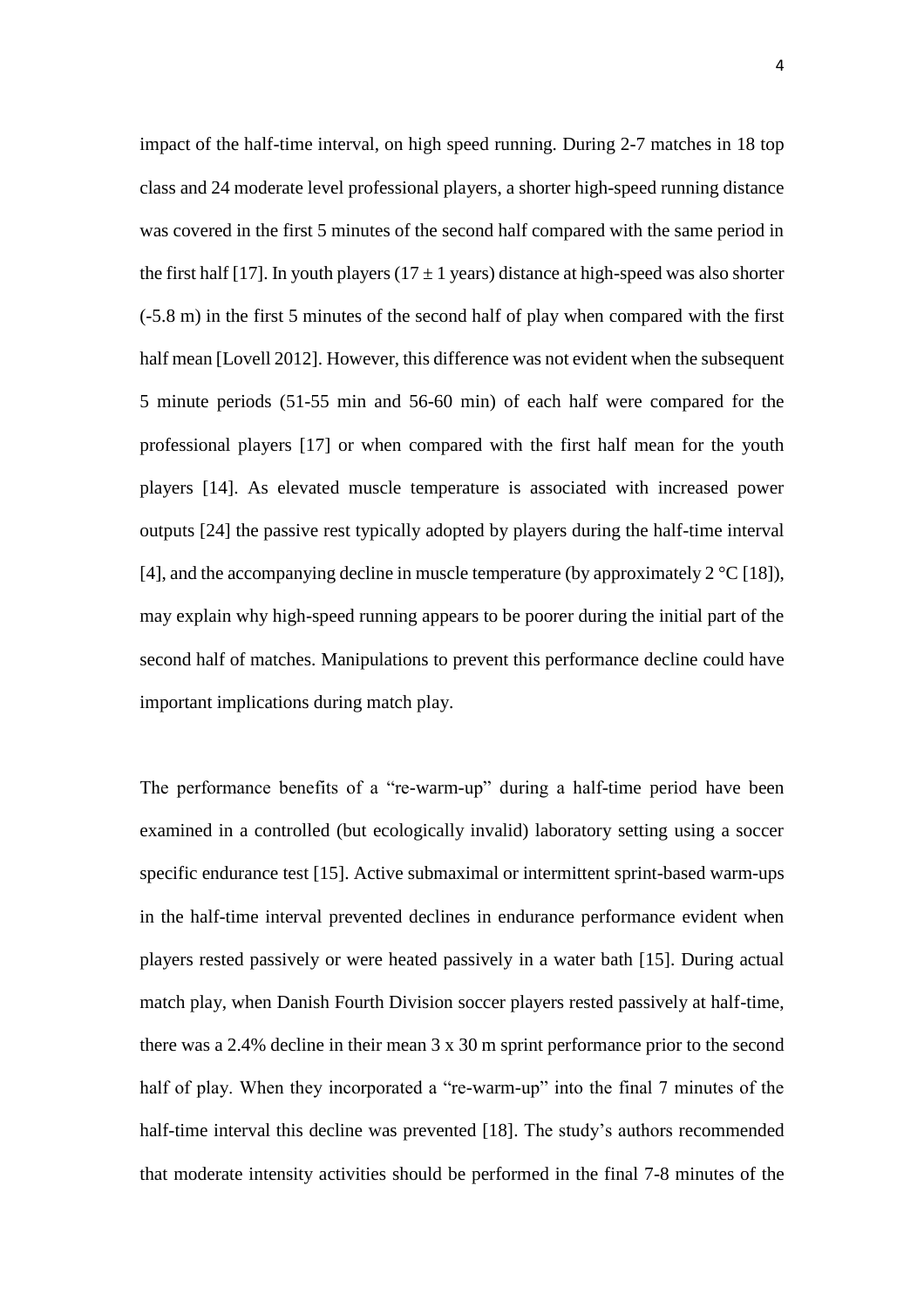half-time interval to increase the likelihood of high quality performance at the start of the second half of a match, and to reduce the possibility of injury [18]. It may also be that ambient temperature could influence the efficacy of re-warm-up as hotter environmental conditions may attenuate some of the decline in the elevated core and muscle temperature seen following intermittent exercise [19].

While physical activity may produce benefits in terms of high-speed running and sprinting, there may be good tactical reasons why players are inactive prior to the start of a match and at half-time, such as assimilating tactical instructions from managerial or coaching staff. There is also the possibility that players would wish to rest in the half-time interval, or that if they fail to rest, while beneficial in the early part of the second half, performance could be poorer later in the half. Also, in high standard players, the greatest amount of high-speed running in a 5 minute period during a match, was followed by the 5 minutes with the shortest high-speed running distance [17]. This suggests that performing at maximum in one period of a match inevitably impacts on the ability to perform similar activity in the period immediately following such an effort.

Previous studies which have directly examined the effect of the half-time interval on the quantity of high-speed running and sprinting performed in the early part of the second half of soccer matches have been based in the laboratory [15], or have involved friendly matches [18] or youth players [14]. Laboratory studies are often limited by factors such as: the absence of a ball; set patterns of movement, which are not as variable as that seen in match play; and prescribed exercise intensities which limit the opportunity to self-pace physical effort [7]. While much closer to the 'real' situation,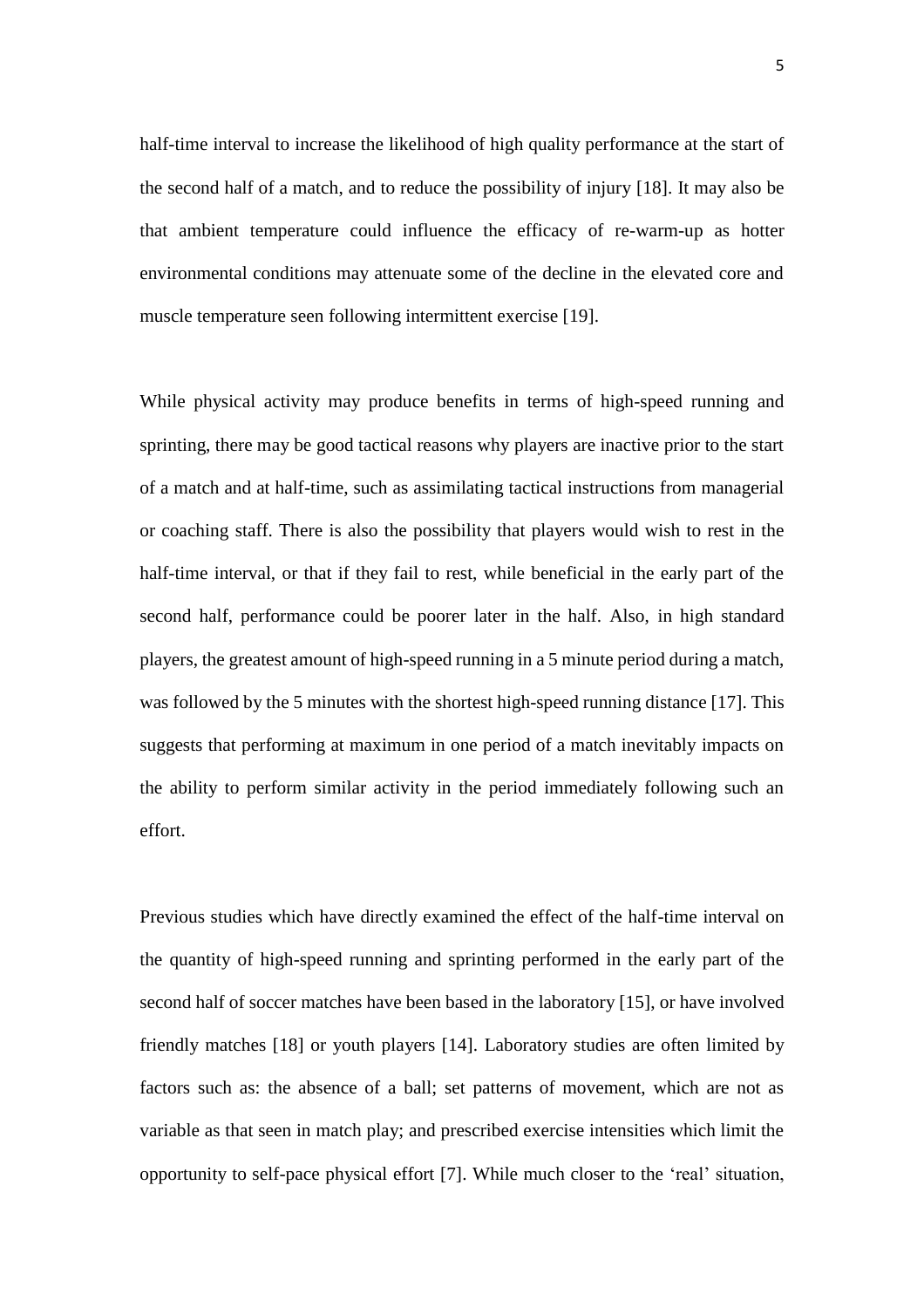friendly matches may also fail to induce responses which can only accrue from actual competition. In addition, much of the previous work has used video analysis methodologies and pitch markings to establish distances travelled during match play [17]. Although the reliability of such methods have been established [13], the speed of player movements are not directly determined. Recent technological advances in Global Positioning Satellite (GPS) systems would seem to offer a quick, valid and reliable methodology for analysing game sport activities [9,16,27]. Such quantitative systems provide the opportunity to analyse more players and their performance across a season relatively easily, and hence allow a more thorough and less subjective examination of the extent to which high-speed running and sprinting is reduced in the early part of the second half of a match. Thus, further research investigating the effect of half-time on performance of high-speed running and sprinting during competitive matches would appear to be warranted.

Therefore, using GPS technology, this study sought to examine if the quantity of highspeed running and sprinting completed in the first 15 minutes of competitive football matches differed from that completed in the corresponding 15 minutes of the second half. The study also sought to investigate if the length of half time and the ambient temperatures during competitive matches influenced the amount of high-speed running completed in the first 15 minutes of the second half.

#### **Method**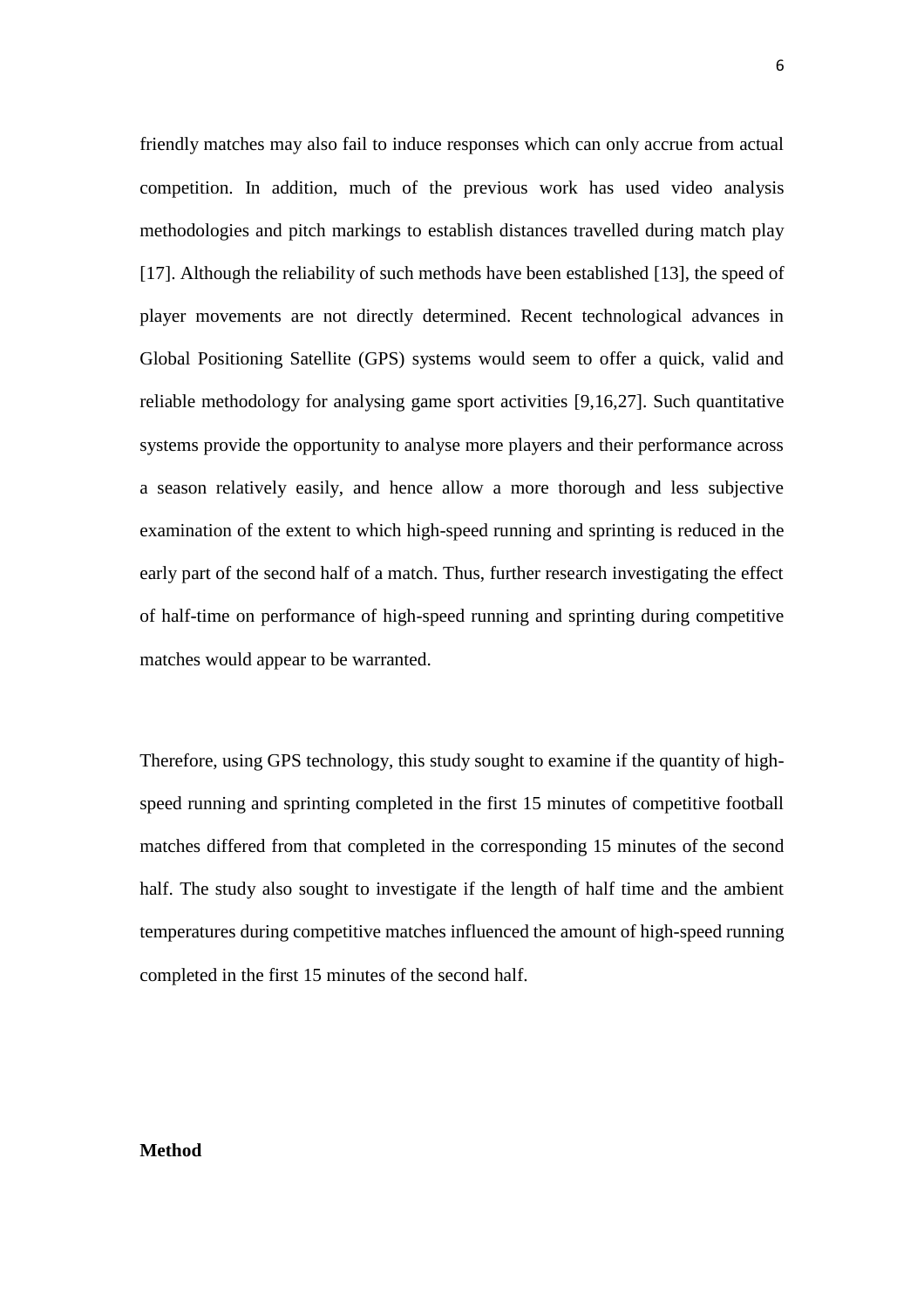# **Participants**

Twenty, healthy, semi-professional soccer players (age  $21.2 \pm 3.6$  years, body mass 76.4  $\pm$  3.8 kg, stature 1.81  $\pm$  0.05 m) volunteered for the study. These players were undertaking 2-3 training sessions and 1-3 matches per week during the season in which the study was completed. One hundred and ninety-two data files, from 50 soccer matches (39 National League System of English Football games and 11 British Universities and Colleges Sport (BUCS) Premier League games), were analysed  $(4 \pm 2)$ files per match). All participants were outfield players. Participants were fully informed of any risks and discomforts associated with the study, and completed a health screen and signed informed consent before involvement. The study was approved by the institution's Ethical Advisory Committee and conformed to the ethical standards of the International Journal of Sports Medicine [11].

### **Match Analysis**

Match data were collected across an entire season (August 2009-May 2010) using a 1 Hz portable GPS system, integrated with output from a 100 Hz accelerometer to improve calculation of distance and speed (SPI Elite, GPSports, Fyshwick, Australia). The GPS unit was located between a participant's shoulder blades during matches, with the unit housed in a custom made vest. Participants used the same GPS unit throughout the season and 15 units in all were used in the study. The GPS system used in the study has previously been validated specifically for research into team sport match movements at latitudes employed in the present study ([6]; mean difference  $\pm$  95% limits of agreement:  $0.0 \pm 0.9$  km.h<sup>-1</sup> and  $2.5 \pm 15.8$  m; [16]), including high-speed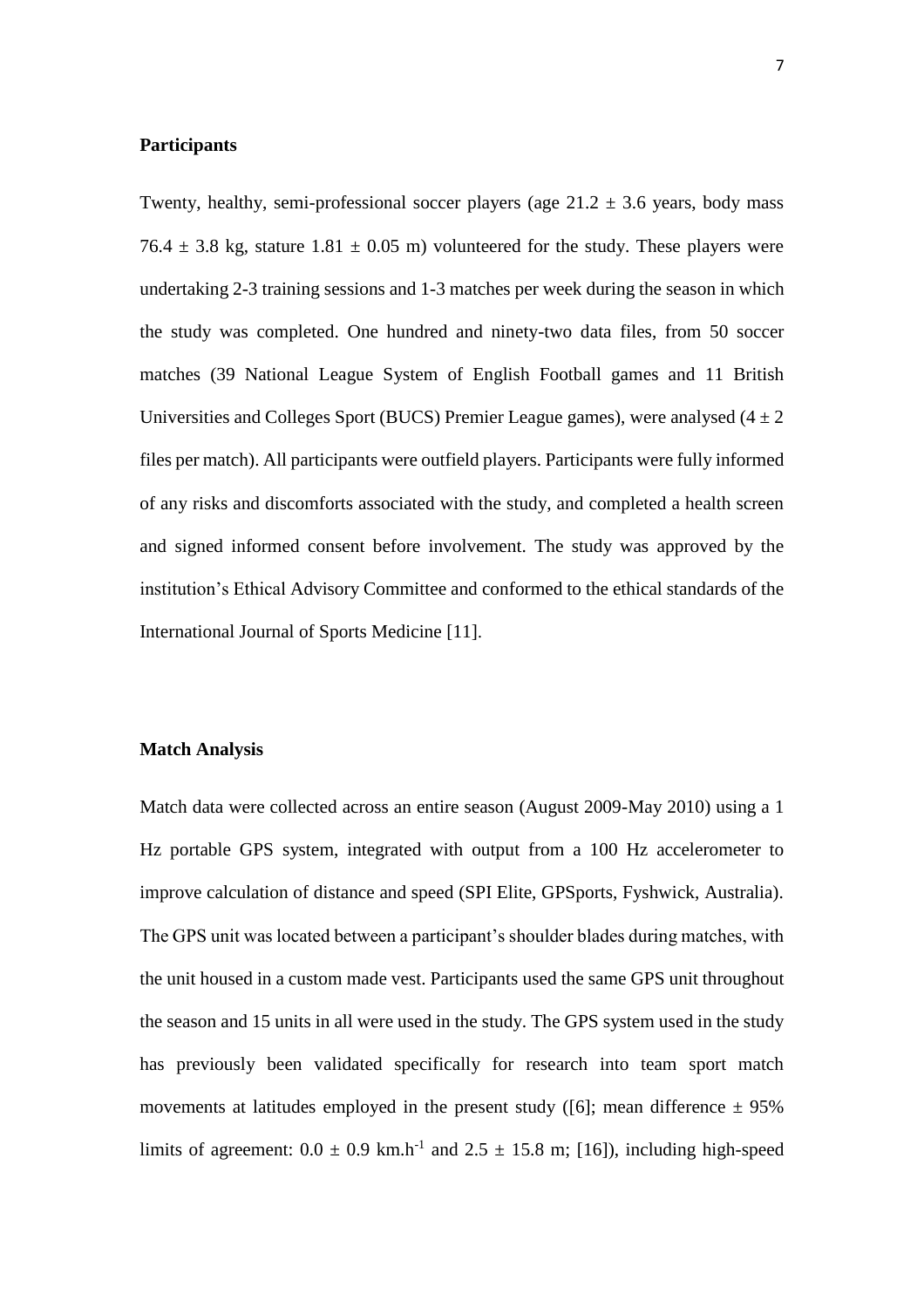running and sprinting (linear distance percentage bias: 2.5% and non-linear distance percentage bias adjusted for lean:  $-4.3\%$  [10]; mean difference  $\pm$  95% limits of agreement:  $0.2 \pm 1.2$  km.h<sup>-1</sup>; [16]). During the testing period  $8 \pm 1$  satellites were used for the position fix by the GPS units with a mean horizontal dilution of precision of  $1.17 \pm 0.26$  ([26]; 1 is regarded as ideal for the highest possible precision at all times and 1-2 as excellent). Motion categories (zones) were set at walking  $(0-6 \text{ km.h}^{-1})$ , jogging (6-12 km.h<sup>-1</sup>), running (12-15 km.h<sup>-1</sup>), high-speed running (>15 km.h<sup>-1</sup>) and sprinting  $(>21 \text{ km.h}^{-1})$  [1]. Time slots for analysis focussed on 0-5, 5-10, 10-15 min periods of the first half of competitive play and on the 45-50, 50-55, 55-60 min of matches which represented the corresponding time points at the start of the second half of play. The length of the half-time interval was measured using a stop watch and was regarded as the time immediately following the referee's whistle to end the first half of play up to the referee's whistle to start the second half. The length of half-time was not controlled by the researcher and was dependant on the referee and the players returning to the field. Players returned to the changing rooms at half-time and recovered passively. On four occasions players remained on the pitch for the duration of half-time but recovered passively. Ambient temperature and humidity were measured using a Thermohygrometer (Electronic Temperature Instruments Ltd, Worthing, UK) to determine if temperature had an effect on activity profile statistics.

### **Statistical Analyses**

Data were analysed using SPSS statistical software (Version 17.0, SPSS Inc. Chicago IL, USA) and Microsoft Office Excel 2007 (Microsoft, USA). A 2–way analysis of variance (ANOVA) with repeated measures on both factors (half x 5 min time period) was used to investigate high speed running distance, sprinting distance, the number of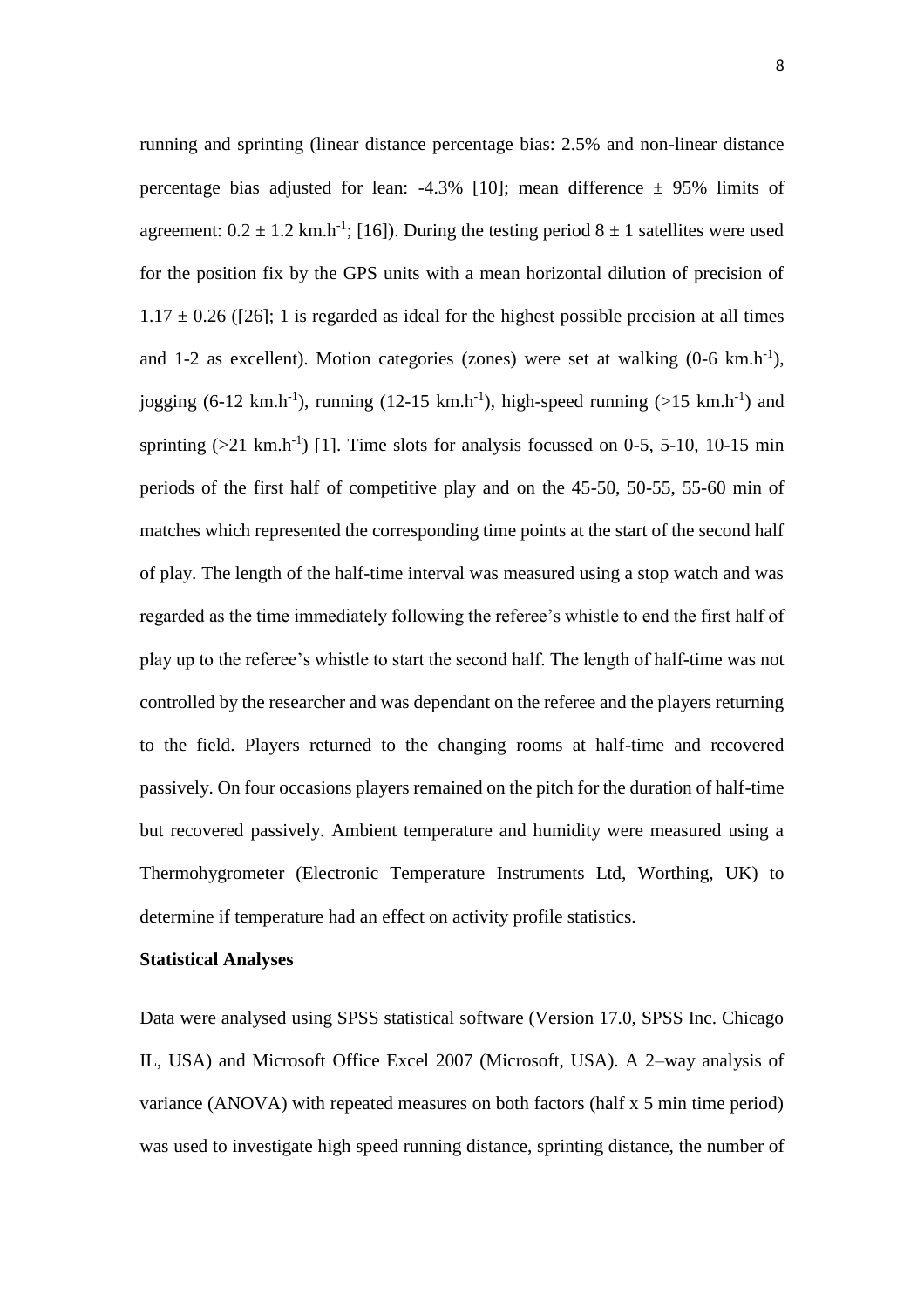sprints, total distance covered and mean speed during specific periods of the first half of matches (0-5, 5-10, 10-15 min) compared to the same time periods in the second half (45-50, 50-55, 55-60 min). Bonferroni post hoc analyses were employed when significant differences were found. Data for the complete match for the variables above were also analysed using Student's t-test (first vs. second half). Pearson correlation was used to examine relationships between the match activity variables noted above (and the difference in performance between the  $1<sup>st</sup>$  and  $2<sup>nd</sup>$  half for these variables), and the duration of the half-time interval, and with ambient temperature. Correlations were defined as small ( $r = 0.1$ -0.29), medium ( $r = 0.3$ -0.49) or large ( $r = 0.50$ -1.0) [8]. Statistical significance was accepted at  $P \le 0.05$  level. Results are presented as mean  $\pm$ standard deviation (SD).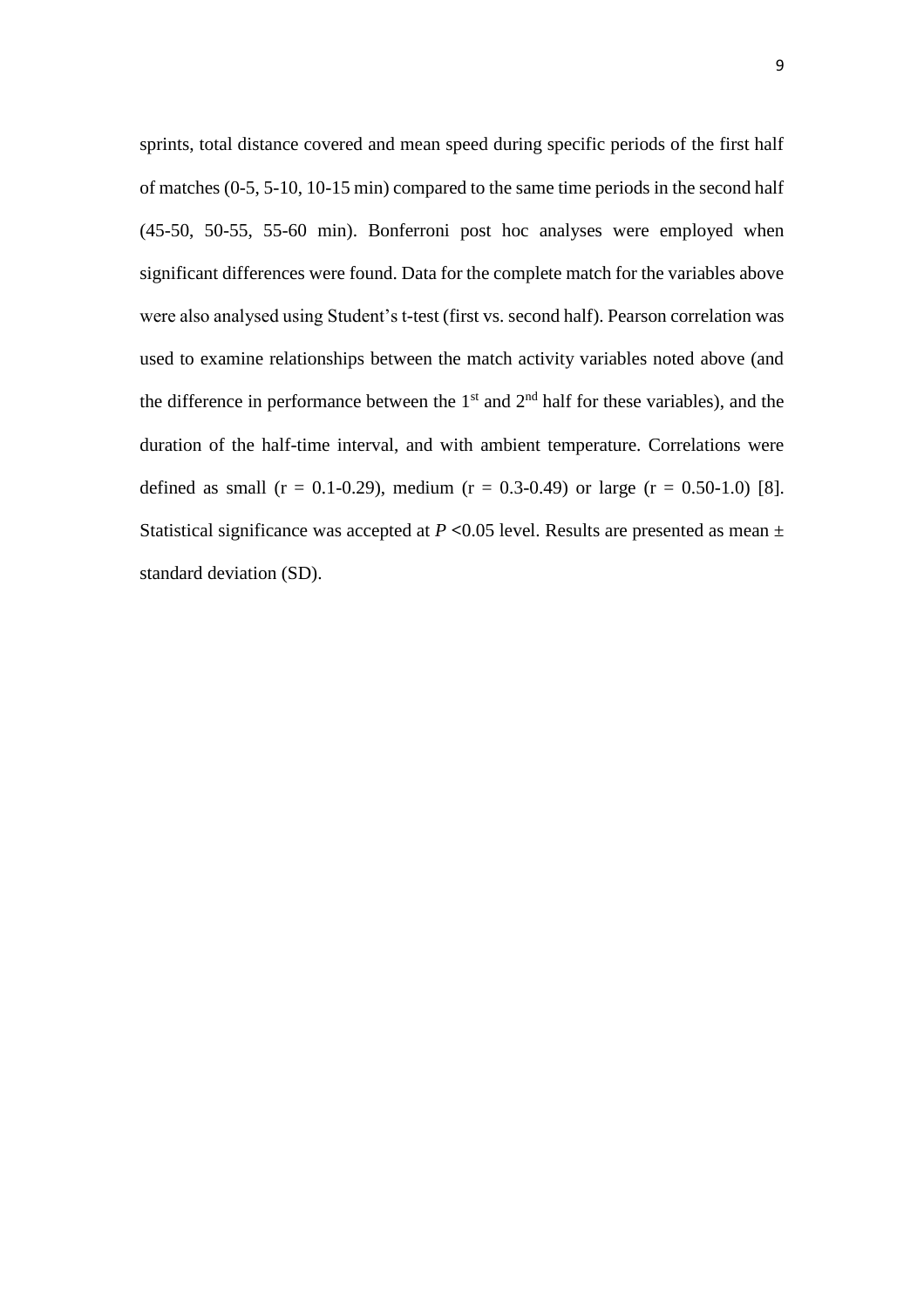# **Results**

### **Match Analysis: Complete match (2 x 45 minutes)**

Players covered  $10163 \pm 1183$  m during matches, at a mean speed of  $6.5 \pm 0.7$  km.h<sup>-1</sup>. Sixteen per cent of the total distance, or  $1635 \pm 530$  m, was completed through high speed running, while 3%, or  $320 \pm 173$  m, was completed via  $22 \pm 10$  sprints. The total distance covered in the first half of matches was greater than that completed in the second half (5188  $\pm$  617 vs 4975  $\pm$  723 m respectively; p<0.001). High speed running was reduced in the second half (1<sup>st</sup> half vs  $2<sup>nd</sup>$  half:  $837 \pm 294$  vs  $797 \pm 289$  m; p=0.03), but there were no differences in the distance sprinted (1<sup>st</sup> half vs  $2<sup>nd</sup>$  half: 159  $\pm$  100 vs  $161 \pm 93$  m; p=0.79) or in the number of sprints (1<sup>st</sup> half vs  $2<sup>nd</sup>$  half:  $11 \pm 6$  vs  $11 \pm 6$ ; p=0.68) when the two playing periods were compared.

# **Match Analysis: 0-15 min period of each half**

When the first 15 minutes of the first and second half were compared, the distance covered, when running at high-speed or sprinting, was not different (Table 1). A similar number of sprints were performed during each of these time periods  $(1<sup>st</sup> half 0-15 min)$ vs  $2<sup>nd</sup>$  half 0-15 min:  $4.0 \pm 2.7$  vs.  $3.8 \pm 2.5$ ; main effect, half, p=0.197). However, the total distance completed was less (5.8%) in the first fifteen minutes of the second half (main effect, half,  $p<0.001$ ), and as such mean speed was slower ( $1<sup>st</sup>$  half 0-15 min vs  $2<sup>nd</sup>$  half 0-15 min: 7.0  $\pm$  0.9 vs. 6.6  $\pm$  0.9 km.h<sup>-1</sup>, main effect, half, p<0.001).

### **Match Analysis: 0-5, 5-10 and 10-15 min period of each half**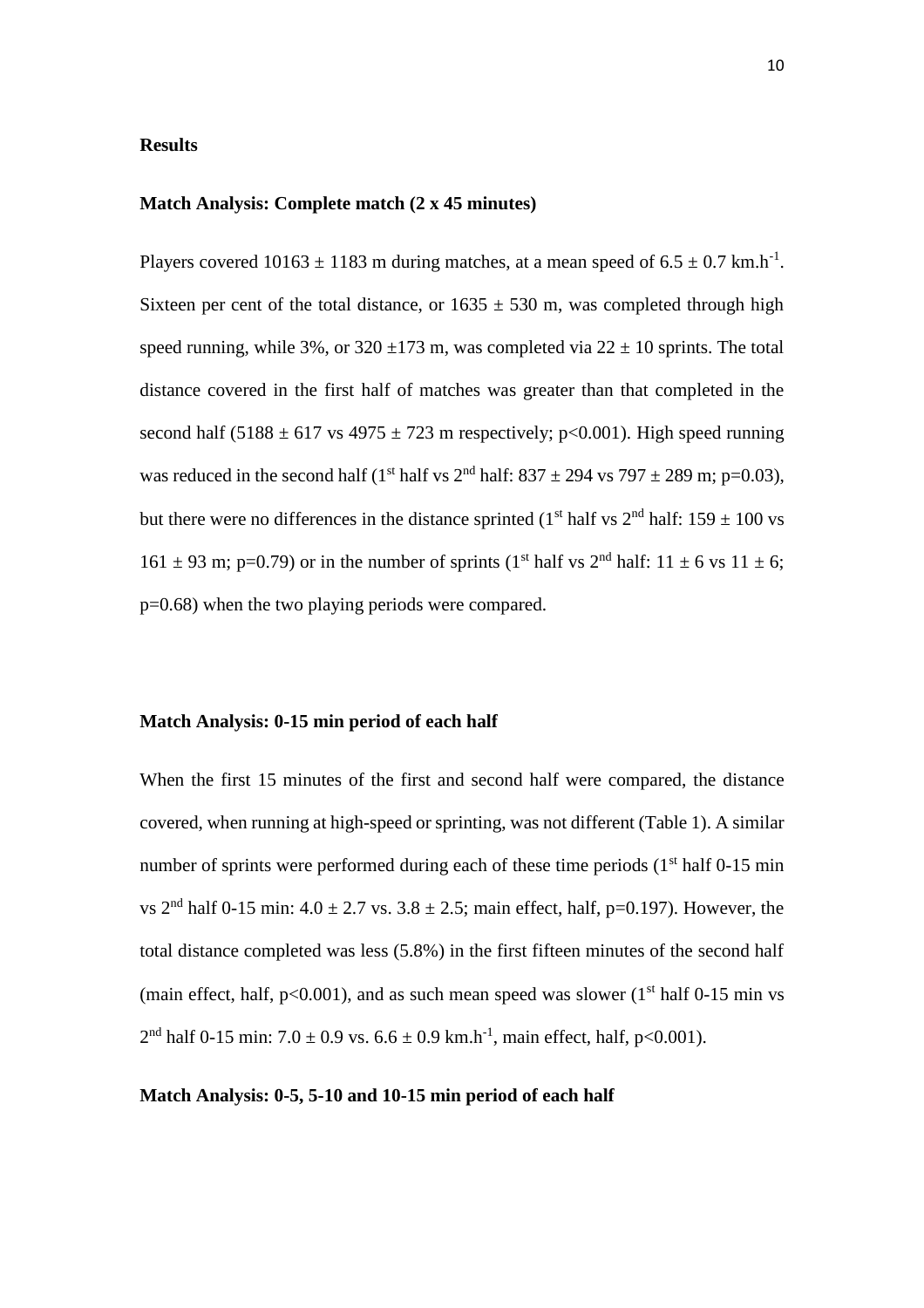There were no differences in the high-speed running or sprinting distance when the 0- 5, 5-10 and 10-15 minutes of the first and second half of play were compared (Table 2). The number of sprints decreased over time, but was not different between halves (main effect, time,  $p=0.03$ ; 0-5 vs. 10-15 min, post hoc,  $p=0.04$ ). The total distance completed was less and the mean speed was slower in the second half of play in the 0- 5 and 10-15 min time periods (both variables - main effect, half, p<0.001; main effect, time, p $\leq 0.001$  [0-5 vs. 10-15 min, post hoc, p $\leq 0.001$ ]; interaction, half x time, p=0.05  $(1<sup>st</sup> half vs. 2<sup>nd</sup> half, 0-5 and 10-15 min, post hoc, p<0.001] Table 2).$ 

### **Correlation: Duration of the half-time interval with various match activities**

The mean duration of half-time during the 50 matches examined in this study was 14.2  $\pm$  2.3 min (range 7.2 - 21.7 min). The correlations between the duration of the half-time interval and the match activities examined were small. As Table 3 shows, for the 15 min match activities, no Pearson correlation was greater than 0.11 and none reached statistical significance. The correlations between the duration of half-time and match activities at 45-50 min of play were 0.10 or less and not statistically significant.

#### **Correlation: Ambient temperature with various match activities**

The mean dry bulb temperature and humidity during the 50 matches examined in this study was  $11.4 \pm 5.7$  °C (range: 1.8 to 24.3 °C) and 75.8  $\pm$  17.5 % (range: 38.8 to 100.0 %) respectively. Correlations between temperature and high-speed running or sprinting or the number of sprints were small (Pearson 'r' ranging from -0.15 to 0.05) and none attained statistical significance (Table 4). Small negative correlations (-0.24 to -0.29,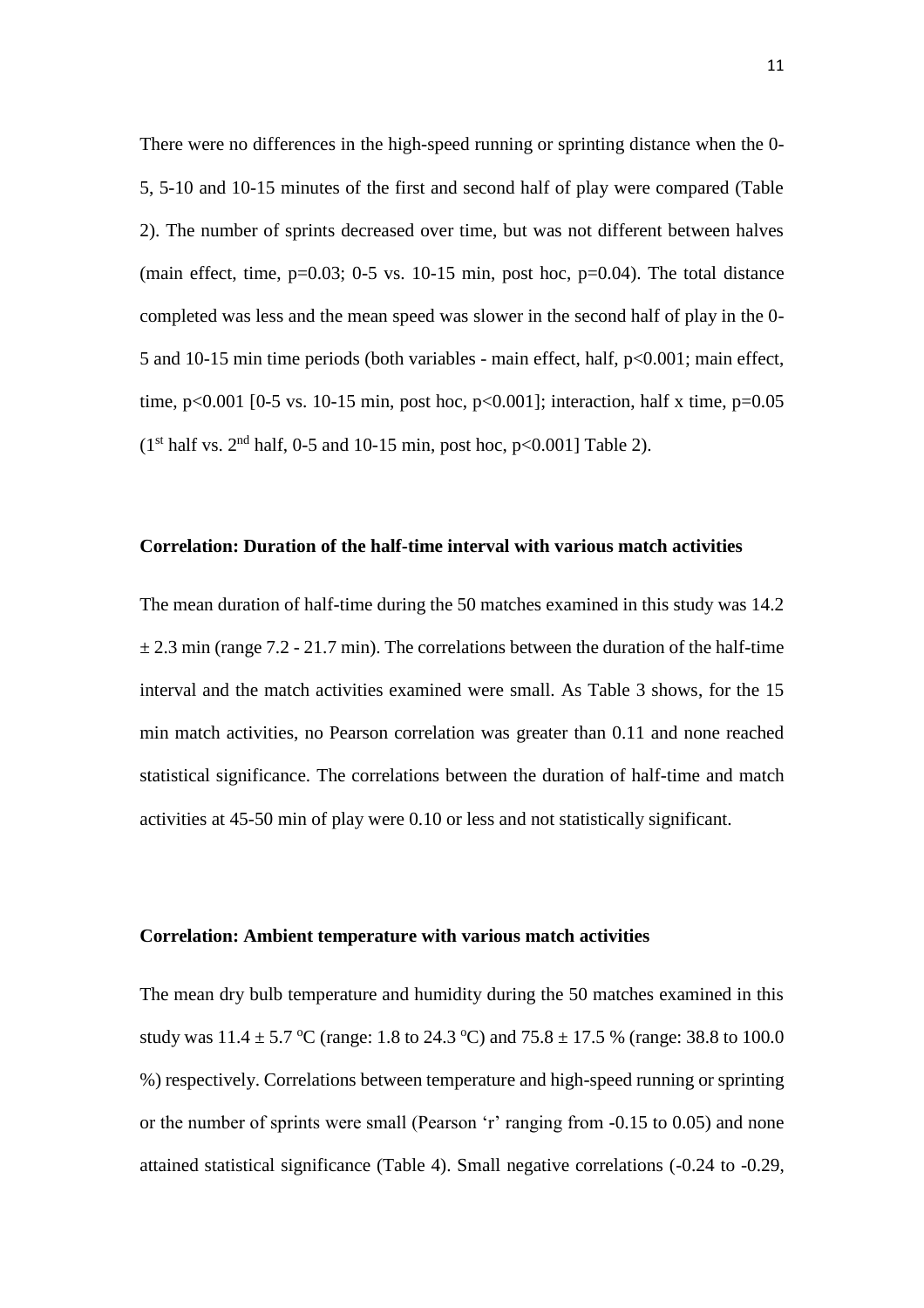p<0.001) were found between temperature and total distance or mean speed in the first 15 min of matches, and between temperature and difference in distance or difference in speed between the first 15 min of each half (Table 4). There were small negative correlations between temperature and high-speed running in the first 5 min of each half (1<sup>st</sup> half 0-5 min: *r*=-0.233, p=0.002; 2<sup>nd</sup> half 0-15 min: *r*=-0.222, p =0.002). There were large correlations between temperature and number of sprints (1<sup>st</sup> half 0-5 min: *r*=0.638,  $p<0.001$ ;  $2<sup>nd</sup>$  half 0-15 min:  $r = 0.616$ ,  $p<0.001$ ) and temperature and total distance covered (1<sup>st</sup> half 0-5 min:  $r = -0.767$ , p<0.001; 2<sup>nd</sup> half 0-15 min:  $r = 0.763$ , p<0.001) in the first 5 min of each half. No association was evident between temperature and the difference in the various match activities in the first 5 min of each half.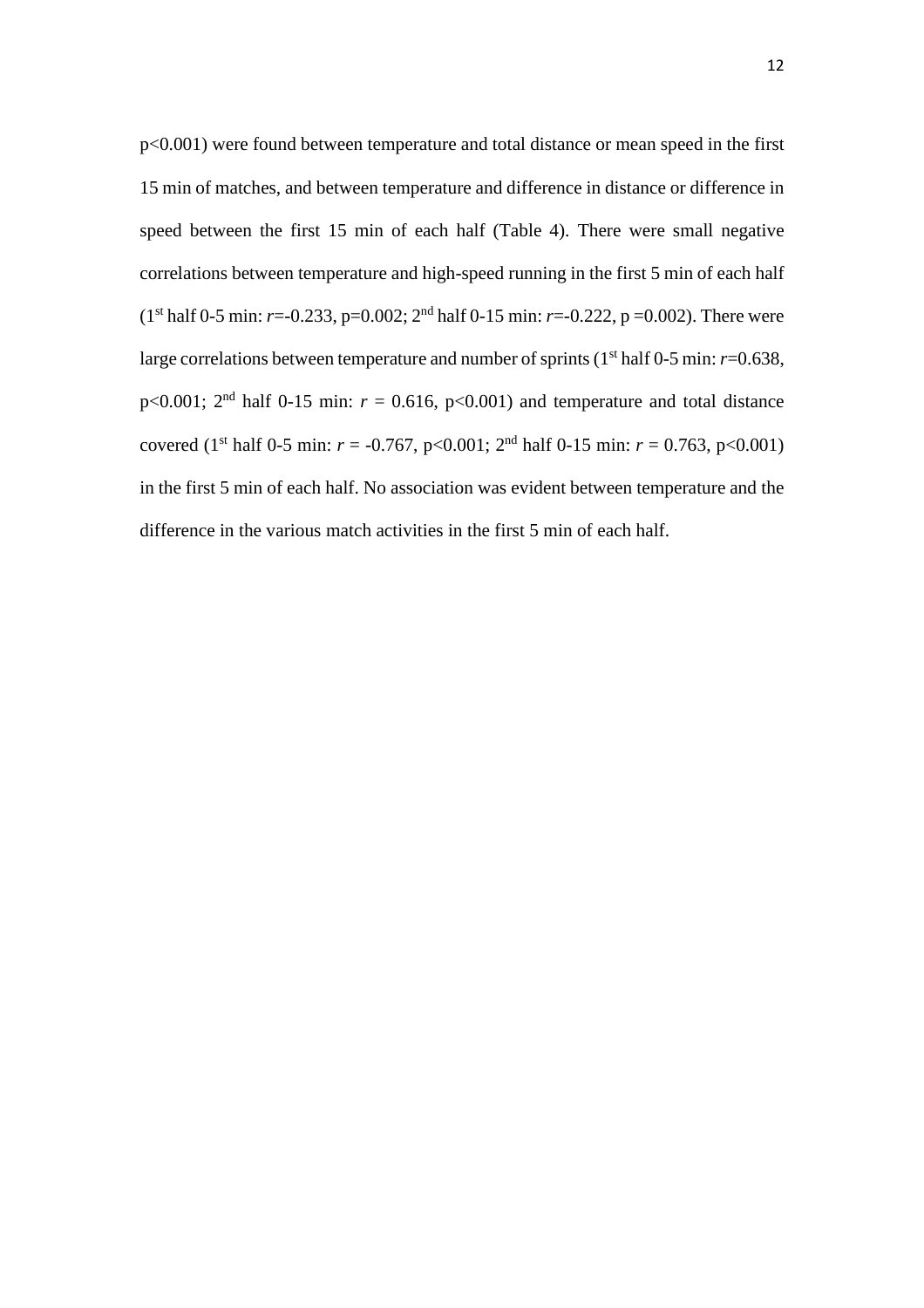### **Discussion**

The aim of the present study was to examine if the quantity of high-speed running and sprinting completed in the first 15 minutes of competitive football matches differed from that completed in the corresponding 15 minutes of the second half. The key finding was that no difference was found between the amount of high-speed running or sprinting completed by semi-professional soccer players when the first 15 minutes of the first and second half of competitive matches were compared (this was the case whether the 15 min periods of play were examined as a single block or in sub-segments of 5 minutes). However, the total distance completed by players was less and their mean speed slower in the first 15 minutes of the second half when compared with the same time period in the first half of competitive matches. No correlation was found between the duration of the half-time interval (which ranged from 7.2 - 21.7 min) and the difference between first and second half performance (0-15 min) for any of the match activities examined. However, small correlations were found between dry bulb temperature and total distance completed or mean speed maintained, suggesting that perhaps 5% of the difference observed in these match activities between the first and second half (0-15 min) could be due to ambient temperature.

In agreement with previous research, when the first 15 minutes of each half of match play were compared, the distance completed by high-speed running was comparable [2,14,17]. However, the finding in the present study that high-speed running did not differ when the first 5 minutes of the first and second half of competitive matches were compared, is in contrast to previous research, which found reductions in high-speed running of just under 19% when the first 5 minutes of the first half of matches was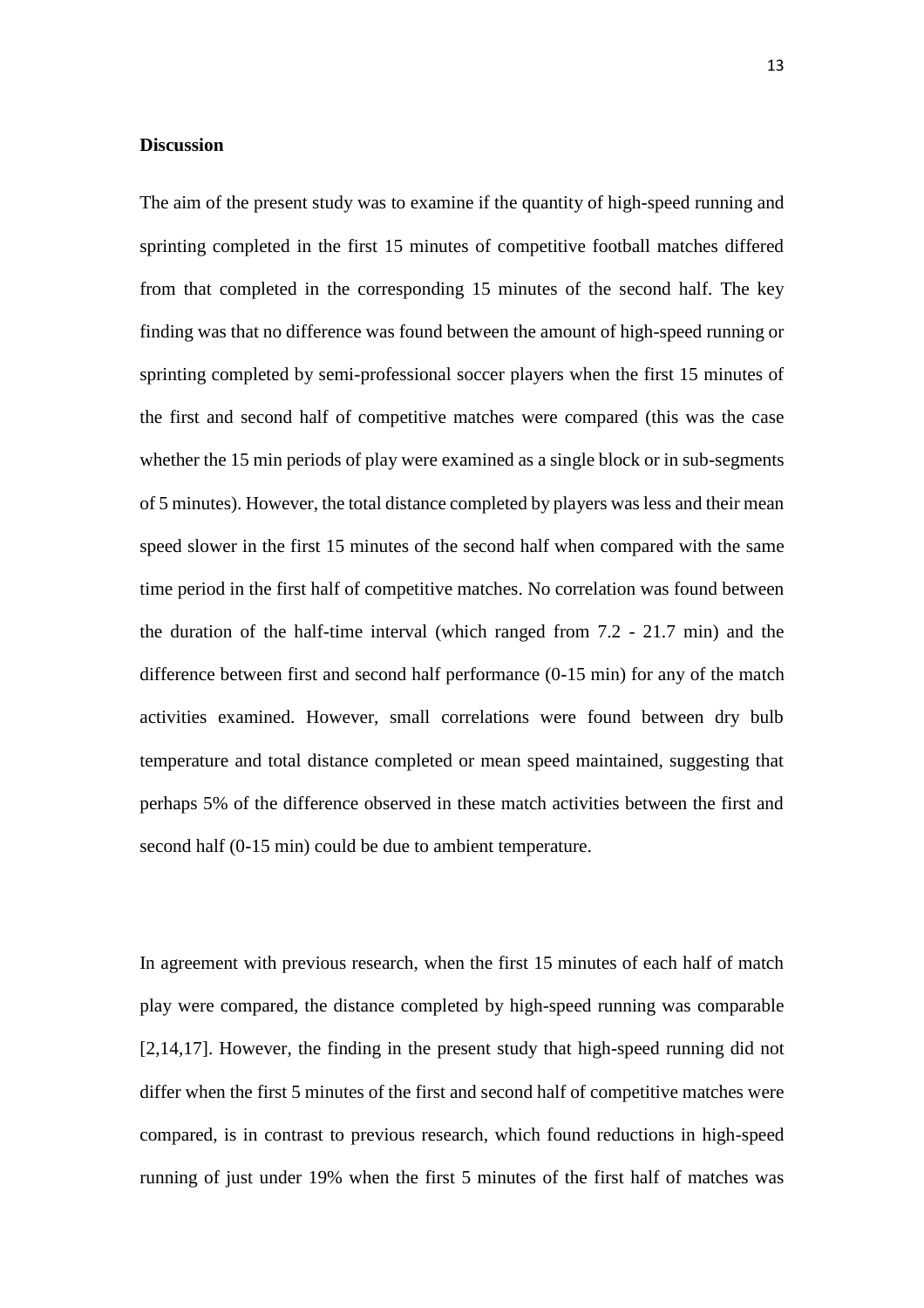compared with the comparable time period in the second half [17]. It is possible that this lack of agreement between studies is a function of the different methods used to analyse the movement patterns in the matches they examined. Mohr and colleagues [17] used a video based approach which is reliant on the subjective categorisation of player movements into speed categories; the present study used a GPS based method which has been validated [16] and gives a more direct quantification of the speed of movement of players during match play. Therefore it may well be that the match analysis methodology may be a key issue explaining the discrepancy between the findings. However, it is interesting to note that the semi-professional soccer players in the present study were performing about one third of the high-speed running in a 5 minute period compared with the top-class and moderate standard professional players that were studied previously using video based methods (160 vs. 49 m in the  $1<sup>st</sup>$  half; 130 vs 42 m in the  $2<sup>nd</sup>$  half), and therefore the contrasting findings may be a function of playing standard and 'fitness'. Though not directly comparable, recent research in youth players has also demonstrated that high-speed running distance is shorter when the first 5 min of the second half of a match is compared with the first half mean [14]. Therefore, as players of all playing standards and ages seem to be unable to maintain high levels of performance throughout matches it has to be acknowledged that the differing observations described above may simply be indicative of differing strategies adopted by players and their team managers during competitive match play.

While no differences were found in in the amount of high-speed running or sprinting completed when the 0-5, 5-10 and 10-15 minutes of the first half and second half of competitive match play were compared, the total distance completed was less and the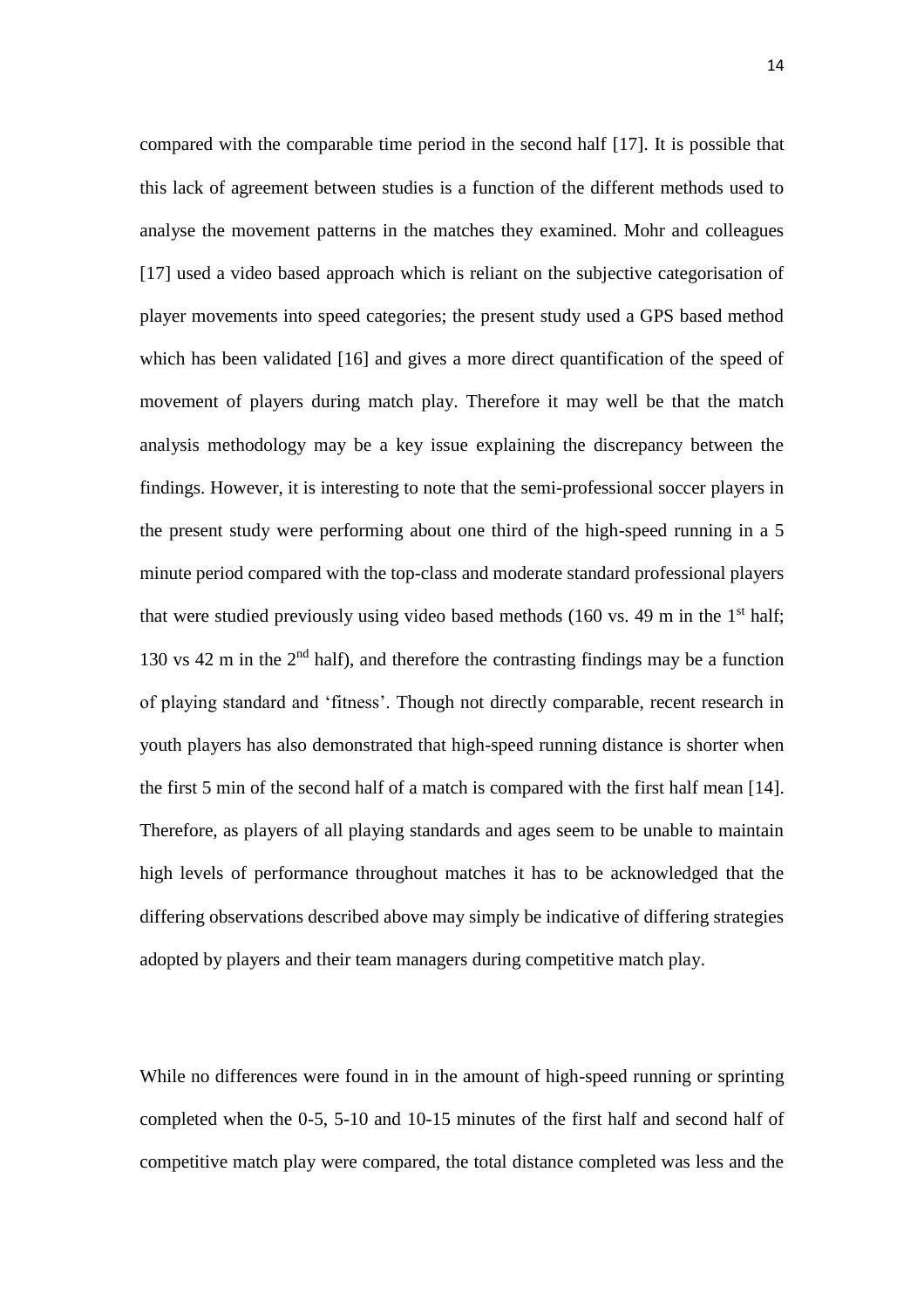mean speed maintained was lower in the second half of play in these time periods. If one accepts that the high-speed and sprinting elements in a match may be associated with crucial incidents [21], and that fatigue occurs in the course of the game [17], the decline observed in total distance and mean speed, but not in high-speed running and sprinting, in the second half of matches, could be indicative of conscious pacing strategies in players.

No associations were found between the duration of the half-time interval and the amount of high-speed running or sprinting. However, ambient temperature did appear to have an effect on performance. As dry bulb temperature increased the total distance completed by players in the 0-5 min and 45-50 min periods declined, and approximately 50% of the variance was common. Yet at the same time perhaps 5% of the variation in high-speed running and sprinting was associated with ambient temperature. The fact that the negative correlations between dry bulb temperature and total distance were large, while those with high-speed running were small, may again support the assertion that players consciously preserve their ability to perform high-speed running at the expense of the lower speed, and perhaps ultimately less important movements.

The present study investigated competitive match play over the course of a season in semi-professional soccer players and found no evidence for a decline in high-speed running or sprinting post the half-time interval (in terms of either 15 minute or 5 minute time segments), suggesting that re-warm-up strategies may be unnecessary. They could even be counterproductive, as Mohr and colleagues [17] noted that in the 5 minute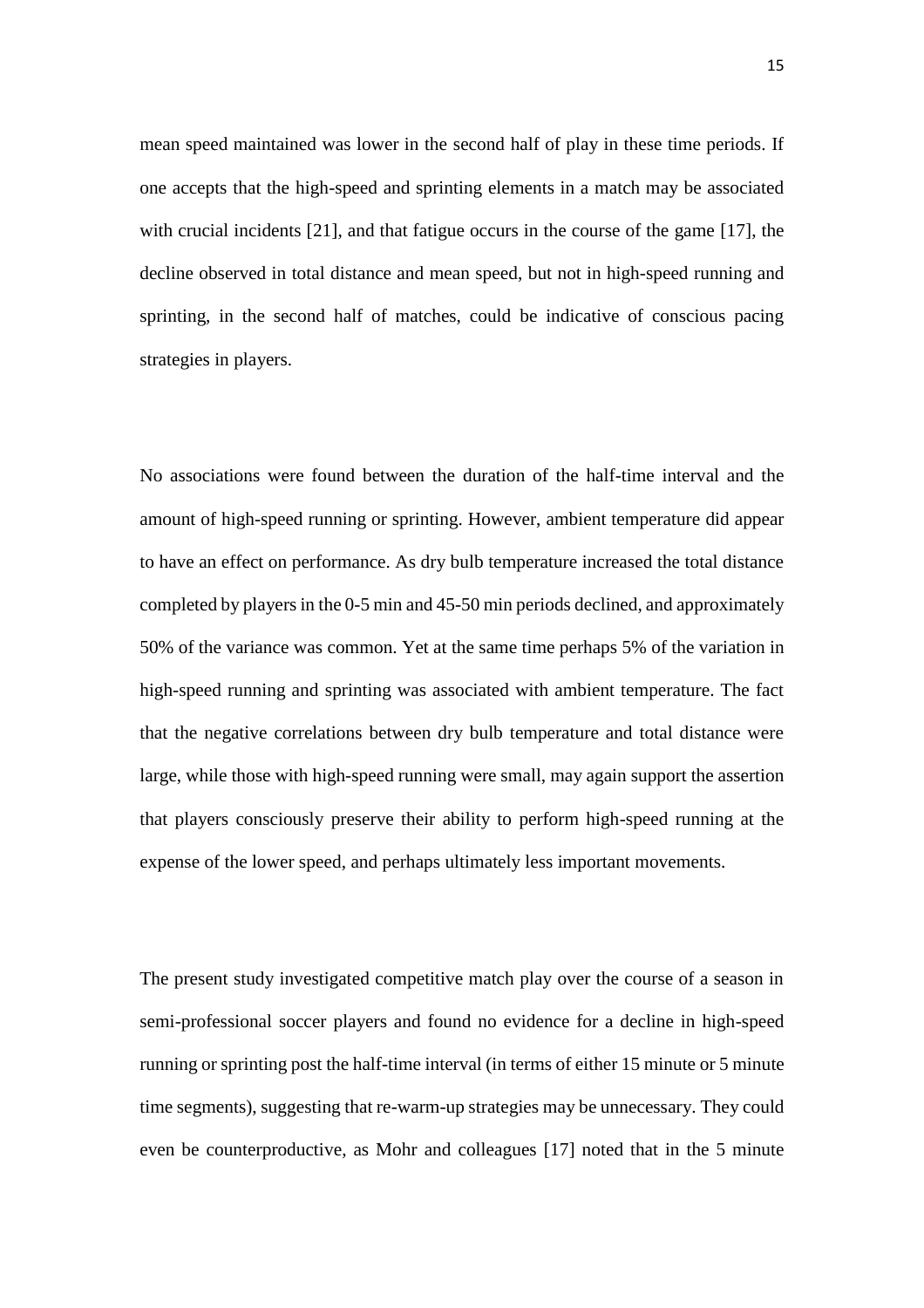period following that in which the peak high-speed running distance was achieved, 12 % less high-speed running was completed than the average distance completed in a 5 min segment of a match. The implication being that the peak bout of high-speed running induced sufficient fatigue that in the subsequent 5 min bout the distance completed by high-speed running had to be lowered. The benefits of elevated muscle temperature on high speed or sprint performance are clear [12,24], and therefore the theoretical reasoning behind "re-warm-up" seems sound. However, in the key paper in this area [18] it is interesting that, while a 10 minute period of passive rest at half-time was sufficient to result in a 1.4  $\degree$ C drop in muscle temperature (from 39.4 to 38  $\degree$ C), prior to the start of the friendly match (and following a warm-up ending 5 minutes before the start of play) muscle temperature did not drop and was maintained at 39.4 °C. The ability to have only a short delay between the end of a pre-match warm-up and the start of a match (thus maintaining a high muscle temperature) seems unlikely in many actual high-level competitive circumstances. Even at the highest level of soccer players are required to wait in tunnels, go through handshaking formalities and stand for anthems among other things. In the present study the delay between the end of the pre-match warm-up and the start of the match was typically 10-15 minutes and this may explain why the amount of high-speed running and sprinting did not differ when the first 5 or 15 minutes of the first and second half of competitive matches were compared. The likelihood is if the period of passive rest prior to the start of the first half of play is not short and muscle temperature not high then it is unlikely any difference will be seen in high-speed running and sprinting performance. The implications of the observations from the present study and the findings from other published research suggest that focussing on the half-time interval alone is far too simplistic.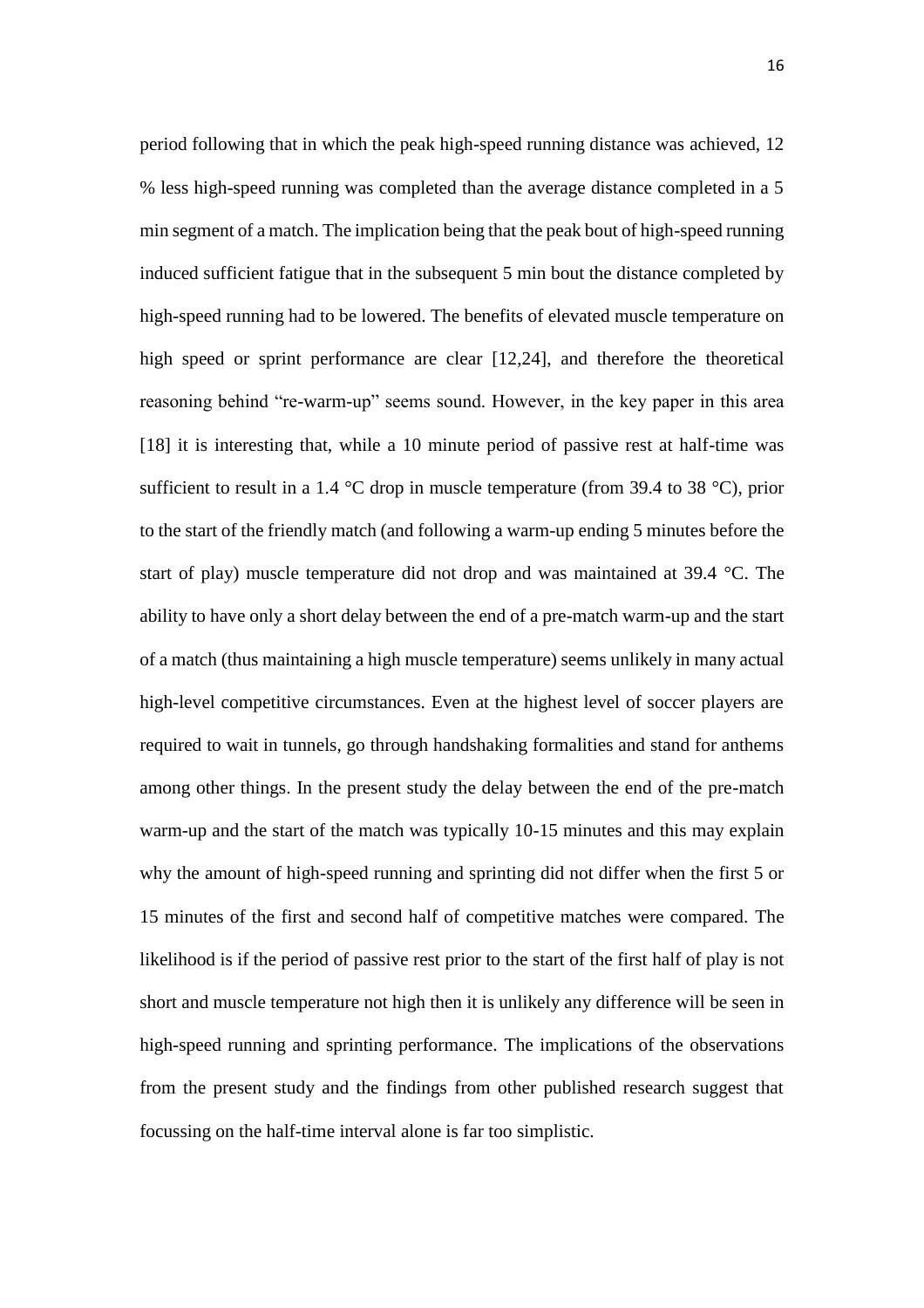Therefore in summary, using automated match analysis technology (GPS) for the first time for this purpose, this study did not find any difference between the amount of highspeed running and sprinting completed by semi-professional soccer players when the first 15 minutes of the first and second half of competitive matches were compared, although the total distance completed by players was less and their mean speed lower in the first 15 minutes of the second half of matches. The maintenance of high-speed running and sprinting, as total distance and mean speed declined, may be a function of the pacing strategies adopted by players in competitive matches.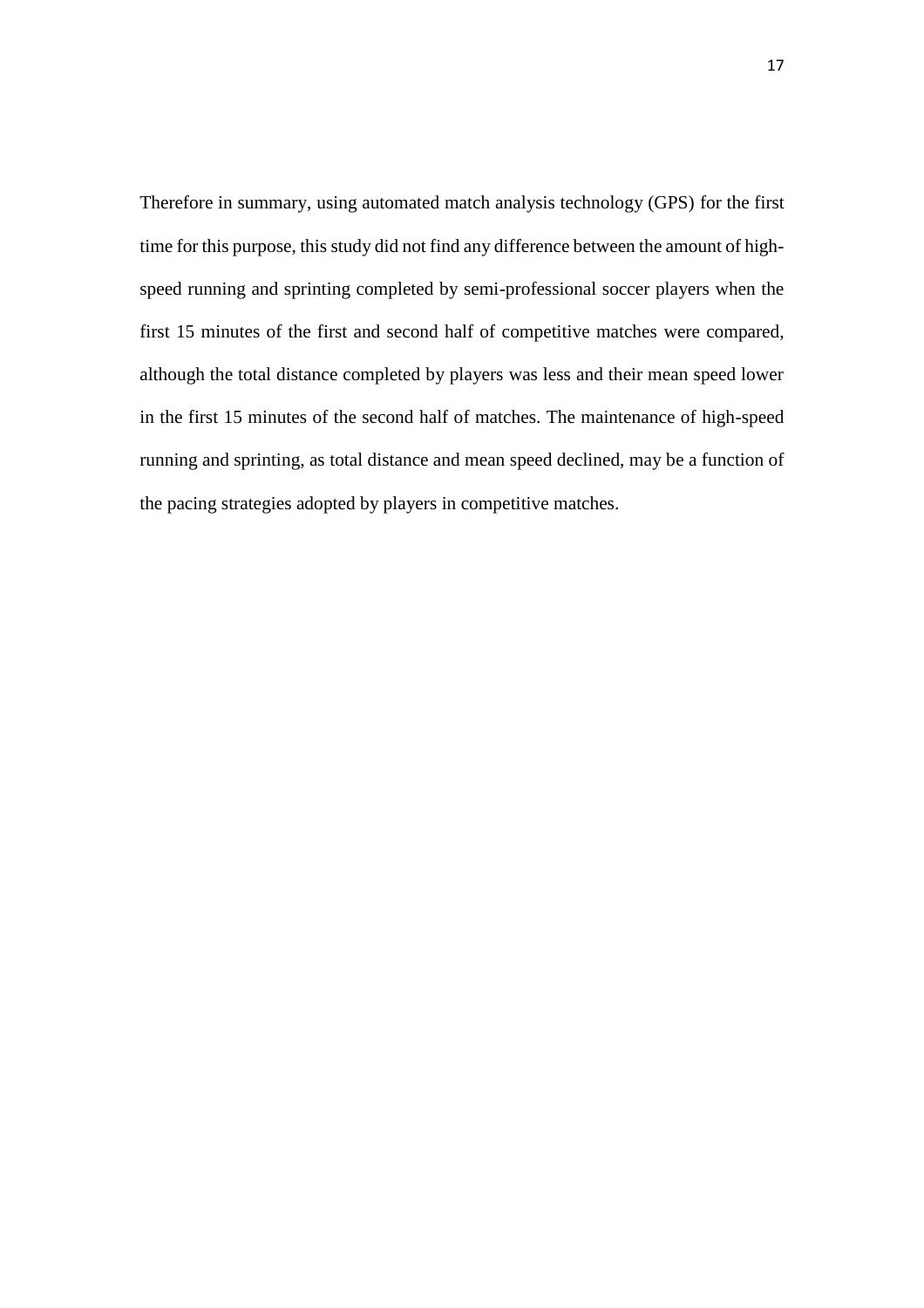# **References**

- 1. *Abt G, Lovell R*. The use of individualized speed and intensity thresholds for determining the distance run at high-intensity in professional soccer. J Sports Sci 2009; 27: 893-898
- 2. *Andersson HA, Randers MB, Heiner-Moller A, Krustrup P, Mohr M*. Elite female soccer players perform more high-intensity running when playing in international games compared with domestic league games. J Strength Cond Res 2010; 24: 912-919
- 3. *Bangsbo J*. The physiology of soccer--with special reference to intense intermittent exercise. Acta Physiol Scand Suppl 1994; 619: 1-155
- 4. *Bangsbo J.* Fitness training in football: A scientific approach. Spring City: Reedswain; 1995
- 5. *Bangsbo J, Norregaard L, Thorso F*. Activity profile of competition soccer. Can J Appl Sport Sci 1991; 16: 110-116
- 6. *Chen W, Gao S, Hu CW, Chen YQ, Ding XL*. Effects of ionospheric disturbances on GPS observation in low latitude area. GPS Solutions 2008; 12: 33-41
- 7. *Drust B, Atkinson G, Reilly T*. Future perspectives in the evaluation of the physiological demands of soccer. Sports Med 2007; 37: 783-805
- 8. *Field A.* Discovering Statistics Using SPSS. 3rd ed; 2009: 57
- 9. *Gabbett TJ*. GPS analysis of elite women's field hockey training and competition. J Strength Cond Res 2010; 24: 1321-1324
- 10. *Gray AJ, Jenkins D, Andrews MH, Taaffe DR, Glover ML*. Validity and reliability of GPS for measuring distance travelled in field-based team sports. J Sports Sci 2010; 28: 1319-1325
- 11. *Harriss DJ, Atkinson G*. Update ethical standards in sport and exercise science research. Int J Sports Med 2011; 32: 819-821
- 12. *Houmard JA, Johns RA, Smith LL, Wells JM, Kobe RW, McGoogan SA*. The effect of warm-up on responses to intense exercise. Int J Sports Med 1991; 12: 480-483
- 13. *Krustrup P, Bangsbo J*. Physiological demands of top-class soccer refereeing in relation to physical capacity: effect of intense intermittent exercise training. J Sport Sci 2001; 19: 881-891
- 14. *Lovell R, Barrett S, Portas M, Weston M.* Re-examination of the post half-time reduction in soccer work rate. J Sci Med Sport 2012; http://dx.doi.org/10.1016/j.jsams.2012.06.004
- 15. *Lovell RJ, Kirke I, Siegler J, McNaughton LR, Greig MP*. Soccer half-time strategy influences thermoregulation and endurance performance. J Sports Med Phy Fitness 2007; 47: 263-269
- 16. *MacLeod H, Morris J, Nevill A, Sunderland C*. The validity of a nondifferential global positioning system for assessing player movement patterns in field hockey. J Sports Sci 2009; 27: 121-128
- 17. *Mohr M, Krustrup P, Bangsbo J*. Match performance of high-standard soccer players with special reference to development of fatigue. J Sport Sci 2003; 21: 519-528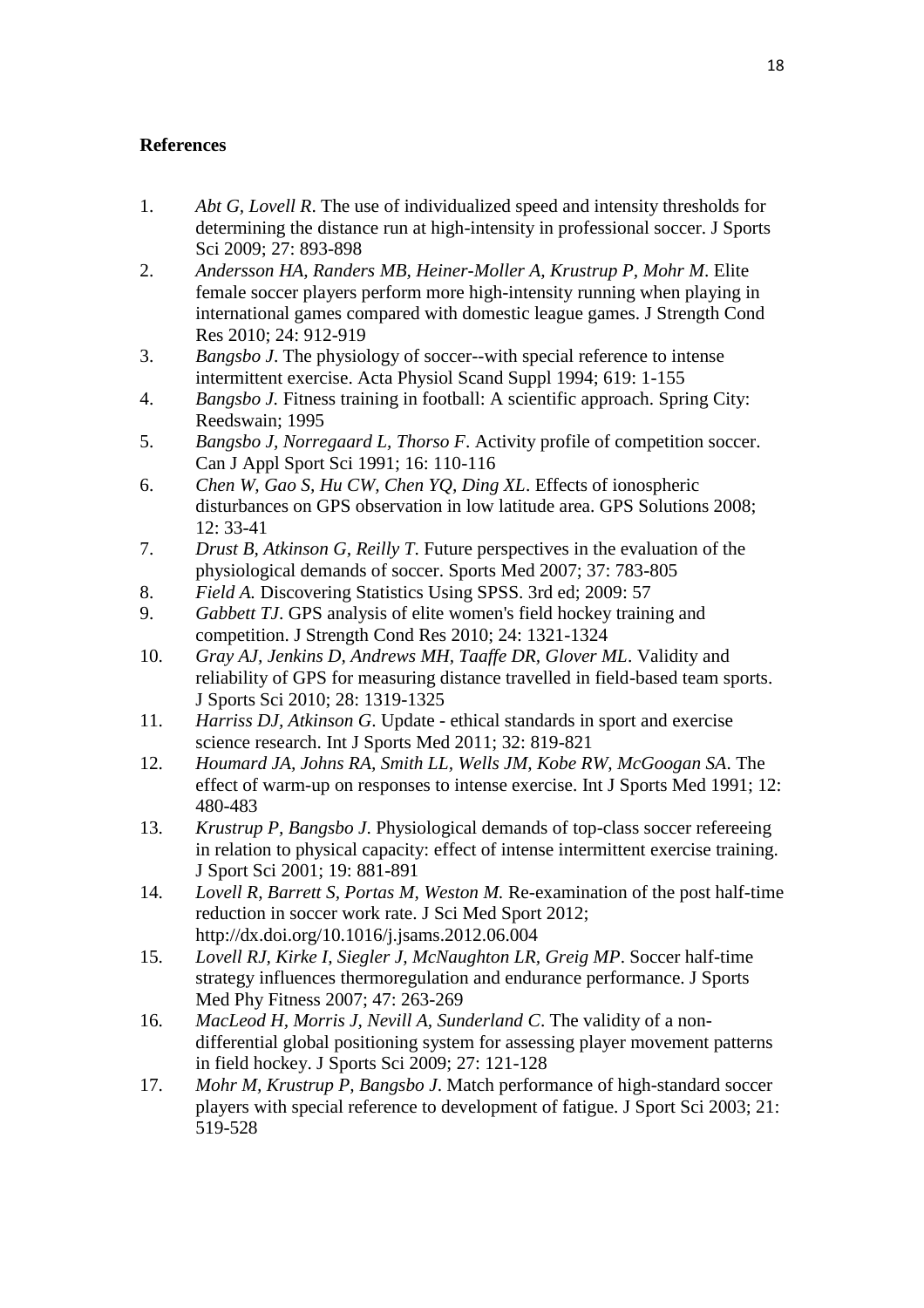- 18. *Mohr M, Krustrup P, Nybo L, Nielsen JJ, Bangsbo J*. Muscle temperature and sprint performance during soccer matches-beneficial effect of re-warm-up at half-time. Scand J Med Sci Sports 2004; 14: 156-162
- 19. Morris JG, Nevill ME, Boobis LH, Macdonald IA, Williams C. Muscle metabolism, temperature, and function during prolonged, intermittent, highintensity running in air temperatures of  $33^{\circ}$  and  $17^{\circ}$ C. Int J Sports Med 2005; 26: 805-814
- 20. *Ohashi J, Togari H, Isokawa M, Suzuki S*. Measuring movement speeds and distance covered during soccer match-play. In: Reilly T, Lees A, Davids K, Murphy WJ eds, Science and Football. London: E & FN Spon; 1988: 434-440
- 21. *Reilly T*. Football. In: Reilly T, Secher N, Snell P, Williams C eds, Physiology of Sports: E. & F.N. Spon; 1990
- 22. *Reilly T, Bangsbo J, Franks A*. Anthropometric and physiological predispositions for elite soccer. J Sport Sci 2000; 18: 669-683
- 23. *Saltin B*. Metabolic fundamentals in exercise. Med Sci Sports Exerc 1973; 5: 137-146
- 24. *Sargeant AJ*. Effect of muscle temperature on leg extension force and shortterm power output in humans. Eur J Appl Physiol 1987; 56: 693-698
- 25. *Van Gool D, Van Gerven D, Boutmans J*. The physiological load imposed on soccer players during real match-play. In: Reilly T, Lees A, Davids K, Murphy WJ eds, Science and Football. London: E & FN Spon; 1988: 51-59
- 26. *Waldron M, Twist C, Highton J, Worsfold P, Daniels M*. Movement and physiological match demands of elite rugby league using portable global positioning systems. J Sports Sci 2011; 29: 1223-1230
- 27. *Wisbey B, Montgomery PG, Pyne DB, Rattray B*. Quantifying movement demands of AFL football using GPS tracking. J Sci Med Sports 2010; 13: 531-536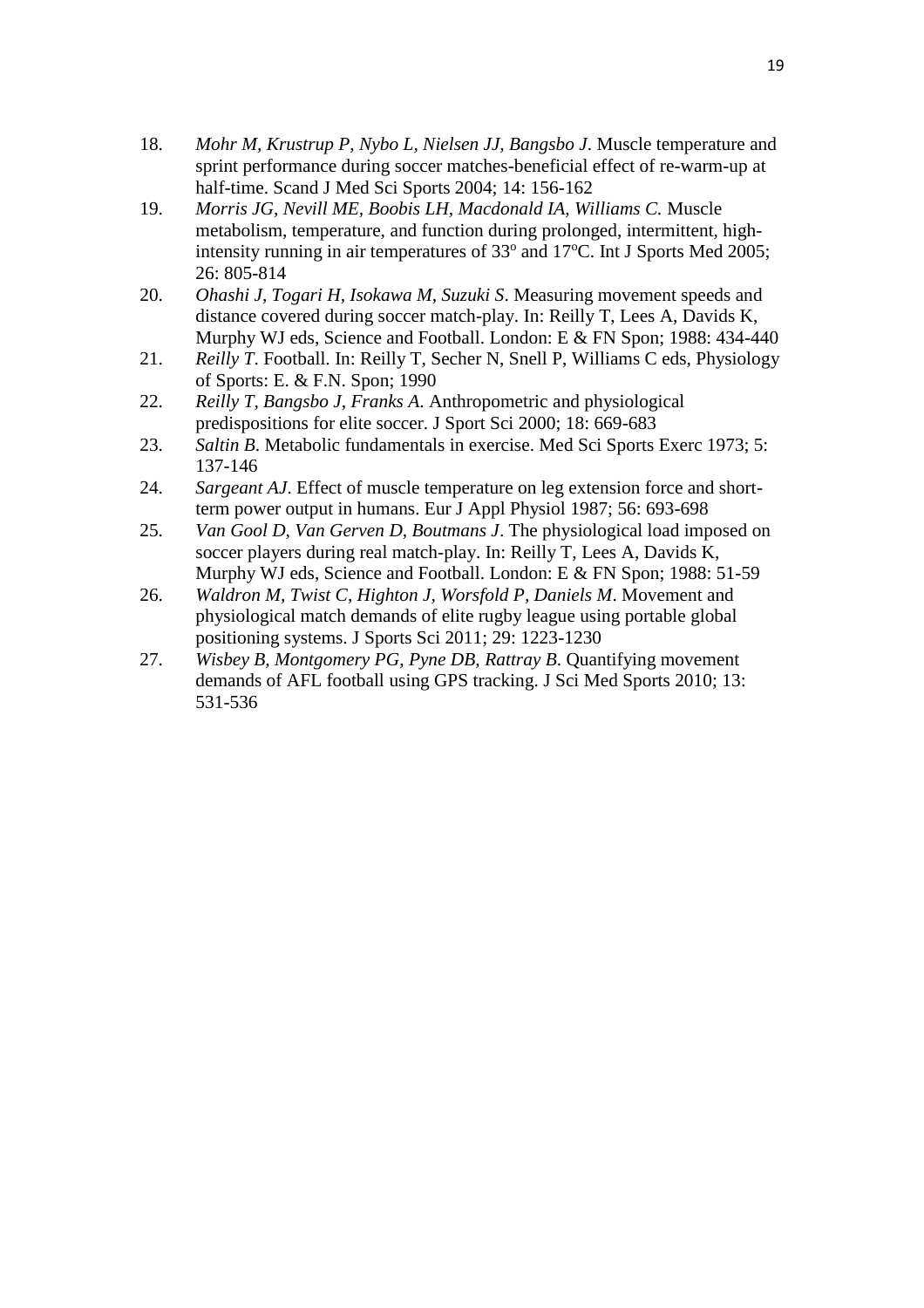|                                                       | 1st half<br>$0-15$ min | 2nd half<br>$0-15$ min | <b>Statistical analysis</b>  |
|-------------------------------------------------------|------------------------|------------------------|------------------------------|
| Total distance (m)                                    | $1746 \pm 220$         | $1644 + 224$           | main effect, half, $p<0.001$ |
| High-speed running (m)<br>$(>15$ km.h <sup>-1</sup> ) | $137 + 75$             | $127 + 69$             | main effect, half, $p=0.072$ |
| Sprinting (m)<br>$(>21$ km.h <sup>-1</sup> )          | $60 + 46$              | $55 + 43$              | main effect, half, $p=0.165$ |

**Table 1.** Total distance (m) covered, high-speed running and sprinting distance (m) in the 0-15 minute period of the first and second half of matches (mean ± SD).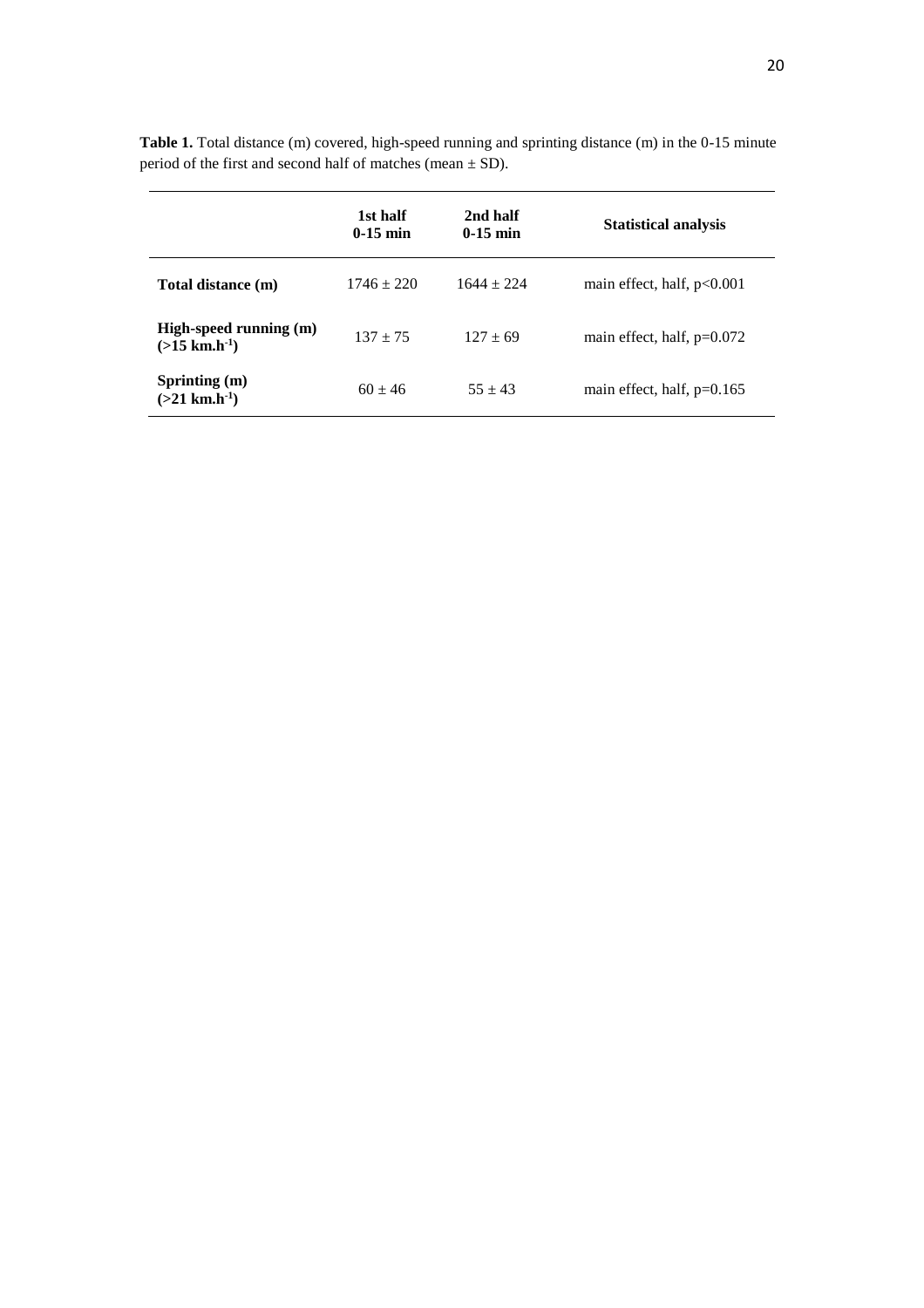|                                           |                                                                                                                                                                                                                                       | 1st half      |               |               | 2nd Half      |               |
|-------------------------------------------|---------------------------------------------------------------------------------------------------------------------------------------------------------------------------------------------------------------------------------------|---------------|---------------|---------------|---------------|---------------|
|                                           | $0-5$ min                                                                                                                                                                                                                             | $5-10$ min    | $10-15$ min   | $0-5$ min     | $5-10$ min    | $10-15$ min   |
| Total distance (m)                        | $592 \pm 102$                                                                                                                                                                                                                         | $582 \pm 101$ | $571 \pm 86$  | $553 \pm 96$  | $562 \pm 91$  | $528 \pm 108$ |
|                                           | main effect, half, p<0.001;<br>main effect, time, $p<0.001$ (0-5 vs. 10-15 min, post hoc, $p<0.001$ );<br>interaction, half x time, $p=0.05$ (1 <sup>st</sup> half vs. 2 <sup>nd</sup> half, 0-5 and 10-15 min, post hoc, $p<0.001$ ) |               |               |               |               |               |
| Mean speed $(km.h^{-1})$                  | $7.1 + 1.2$                                                                                                                                                                                                                           | $7.0 + 1.2$   | $6.9 + 1.0$   | $6.6 + 1.2$   | $6.8 + 1.1$   | $6.3 \pm 1.3$ |
|                                           | main effect, half, p<0.001;<br>main effect, time, $p<0.001$ (0-5 vs. 10-15 min, post hoc, $p<0.001$ );<br>interaction, half x time, $p=0.05$ (1 <sup>st</sup> half vs. 2 <sup>nd</sup> half, 0-5 and 10-15 min, post hoc, $p<0.001$ ) |               |               |               |               |               |
| <b>High-speed running</b><br>distance (m) | $49 \pm 37$                                                                                                                                                                                                                           | $46 \pm 31$   | $42 \pm 32$   | $42 \pm 33$   | $45 \pm 33$   | $40 \pm 30$   |
| $(>15$ km,h <sup>-1</sup> )               | main effect, half, $p=0.07$ ;<br>main effect, time, p=0.06;<br>interaction, half x time, $p=0.13$ .                                                                                                                                   |               |               |               |               |               |
| <b>Sprinting</b><br>distance (m)          | $22 + 26$                                                                                                                                                                                                                             | $20 \pm 19$   | $19 \pm 20$   | $17 \pm 20$   | $20 + 20$     | $17 \pm 20$   |
| $(>21$ km, h <sup>-1</sup> )              | main effect, half, $p=0.17$ ;<br>main effect, time, p=0.37;<br>interaction, half x time, $p=0.10$ .                                                                                                                                   |               |               |               |               |               |
| <b>Number of sprints</b>                  | $1.5 \pm 1.4$                                                                                                                                                                                                                         | $1.3 \pm 1.1$ | $1.2 \pm 1.1$ | $1.3 \pm 1.2$ | $1.3 \pm 1.2$ | $1.1 \pm 1.1$ |
|                                           | main effect, half, $p=0.197$ ;<br>main effect, time, $p=0.03$ (0-5 vs. 10-15 min, post hoc, $p=0.04$ );<br>interaction, half x time, $p=0.15$ .                                                                                       |               |               |               |               |               |

**Table 2.** Distance (m) covered in total, at high-speed and sprinting, and mean speed and number of sprints in the 0-5, 5-10 and 10-15 minute periods of the first and second half of matches (mean  $\pm$  SD).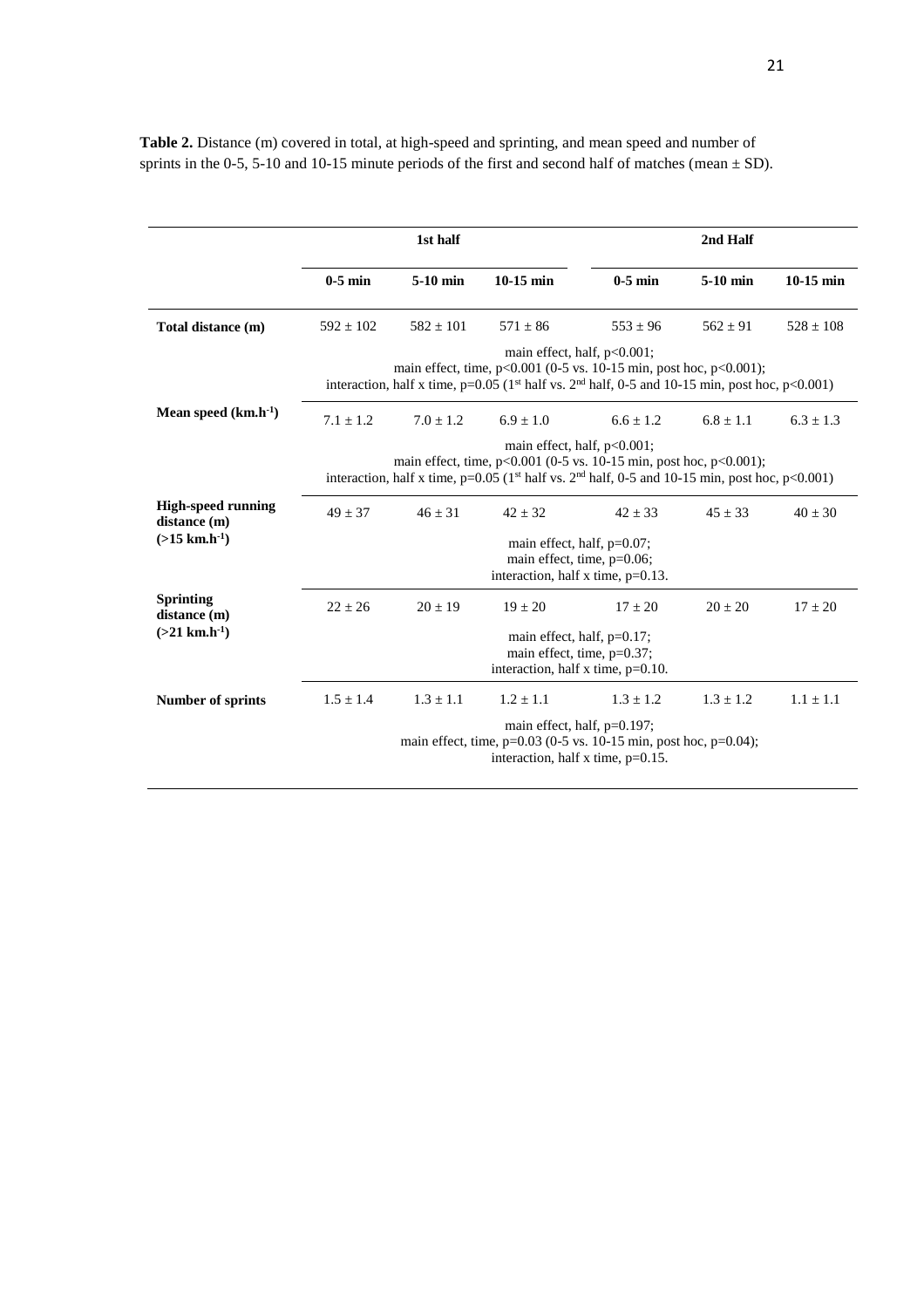|                                                          | $2nd$ half<br>$0-15$ min | Difference between<br>$1st$ half 0-15 min and<br>$2nd$ half 0-15 min |  |
|----------------------------------------------------------|--------------------------|----------------------------------------------------------------------|--|
| <b>Total distance</b>                                    | $-0.09$ (p=0.22)         | $0.11$ (p=0.13)                                                      |  |
| <b>Mean speed</b><br>$(km.h^{-1})$                       | $-0.09$ (p=0.24)         | $0.11$ (p=0.12)                                                      |  |
| <b>High-speed running</b><br>$(>15$ km.h <sup>-1</sup> ) | $-0.10$ (p=0.18)         | $0.08$ (p=0.25)                                                      |  |
| <b>Sprinting</b><br>$(>21$ km,h <sup>-1</sup> )          | $-0.06$ (p=0.42)         | $0.04$ (p=0.61)                                                      |  |
| Number of sprints                                        | $-0.10$ (p=0.18)         | $0.04$ (p=0.25)                                                      |  |

Table 3. Pearson correlations (r) between the duration of the half-time interval and various match activities, in the 0-15 minute period of the second half of matches, and with respect to the difference between these match activities in the 0-15 min period of the first and second half of matches.